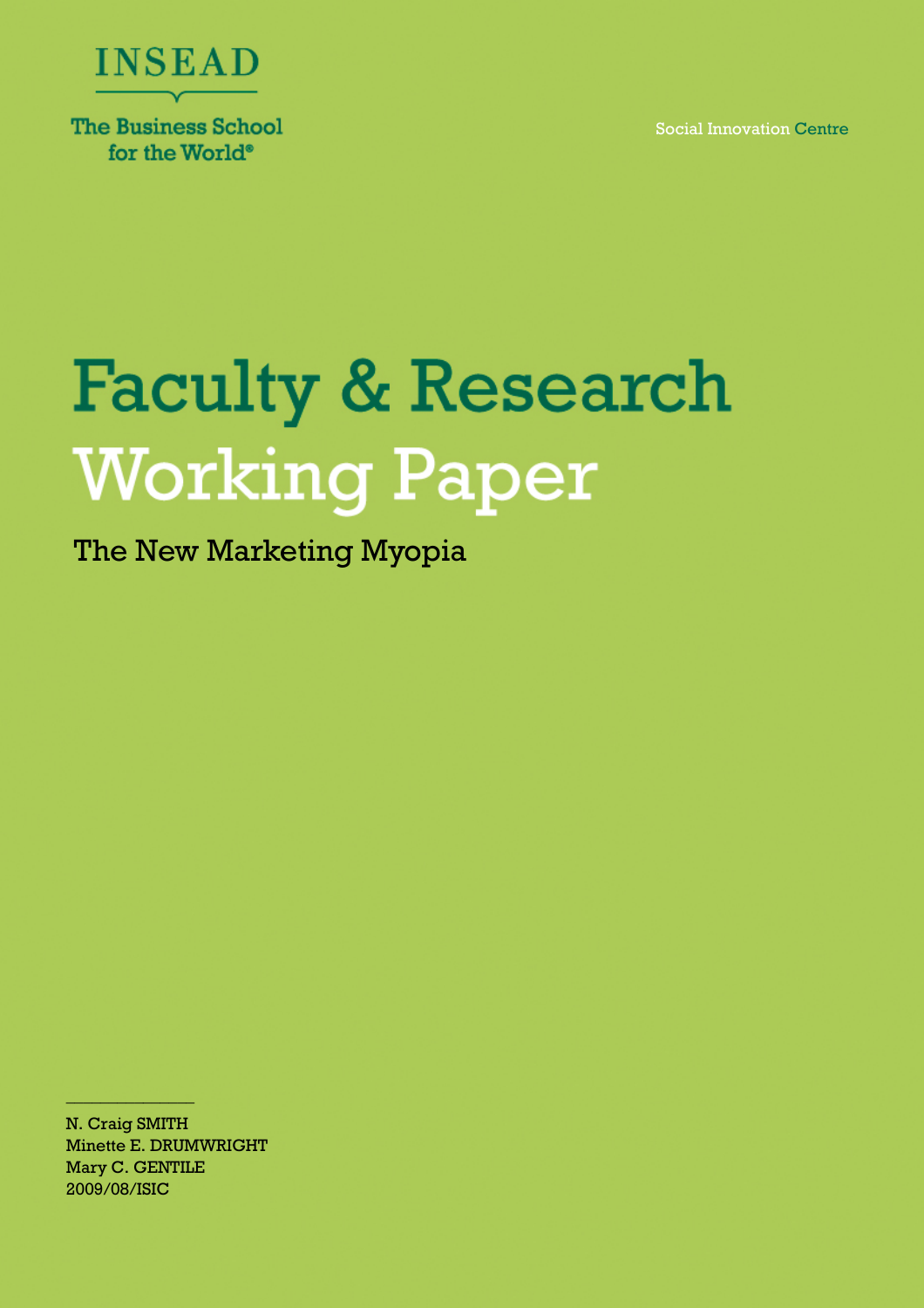# **The New Marketing Myopia**

by N. Craig Smith\* Minette E. Drumwright \*\* and Mary C. Gentile \*\*\*

forthcoming in the *Journal of Public Policy & Marketing*

\* Chaired Professor of Ethics and Social Responsibility at INSEAD, Boulevard de Constance, 77305 Fontainebleau Cedex, France, Tel: 33 (0)1 60 72 41 45, Fax: 33 (0)1 60 74 55 00, e-mail: Craig.Smith@insead.edu

- \*\* Associate Professor of Advertising & Public Relations at the University of Texas at Austin, 1 University Station, Austin, TX 78712; e-mail: mdrum@mail.utexas.edu
- \*\*\* PhD, independent business education consultant and Director of the *Giving Voice to Values* curriculum (www.aspenCBE.org); based in Arlington, MA, email: Mcgentile@aol.com

A working paper in the INSEAD Working Paper Series is intended as a means whereby a faculty researcher's thoughts and findings may be communicated to interested readers. The paper should be considered preliminary in nature and may require revision.

Printed at INSEAD, Fontainebleau, France. Kindly do not reproduce or circulate without permission.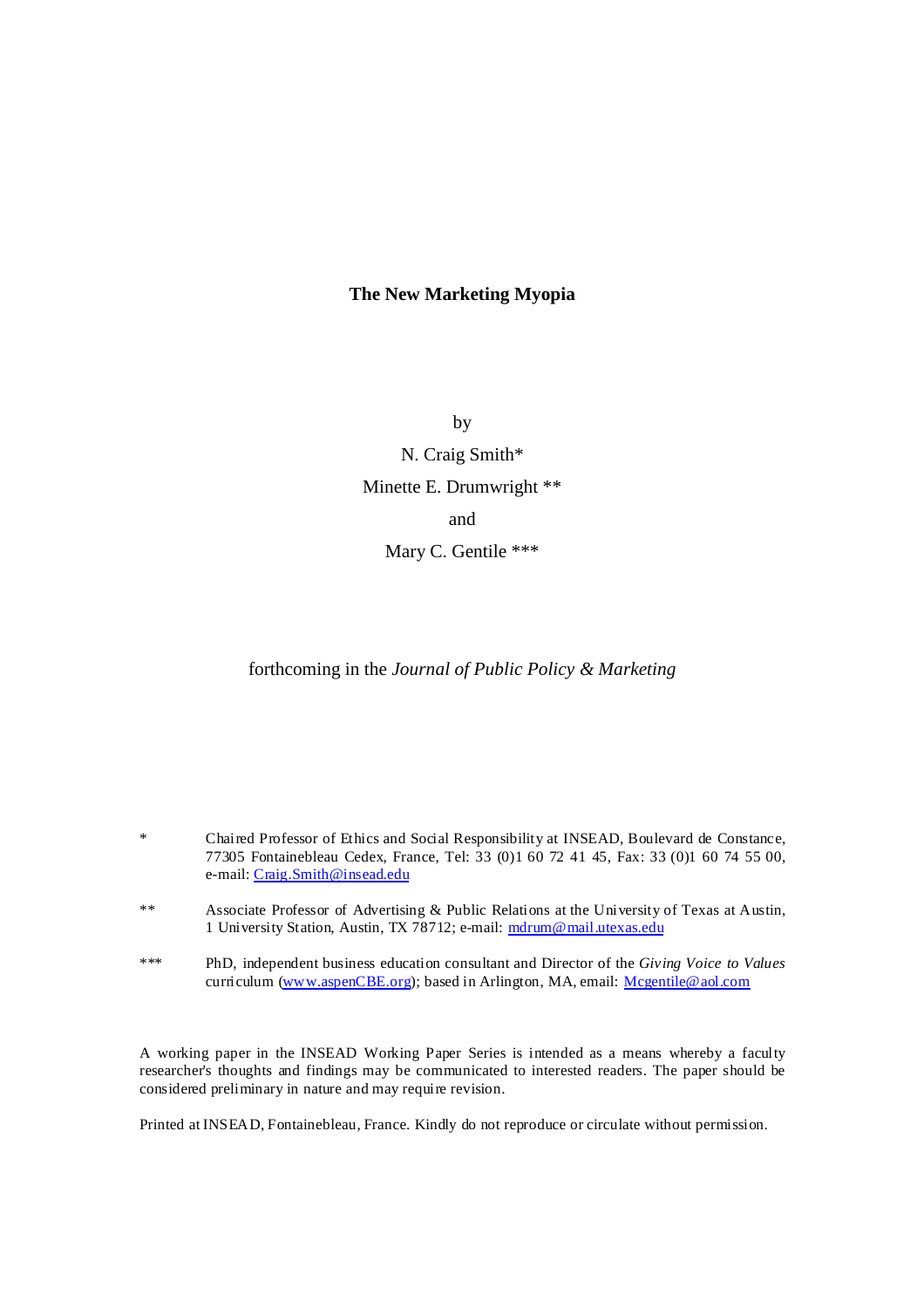#### **THE NEW MARKETING MYOPIA**

#### Abstract

During the past half century, marketers generally have heeded Levitt's (1960) advice to avoid "marketing myopia" by focusing on customers. We argue that they learned this lesson too well, resulting today in a new form of marketing myopia, which also causes distortions in strategic vision and can lead to business failure. The New Marketing Myopia stems from three related phenomena: 1) a single-minded focus on the customer to the exclusion of other stakeholders; 2) an overly narrow definition of the customer and his/her needs; and 3) a failure to recognize the changed societal context of business that necessitates addressing multiple stakeholders. We illustrate these phenomena and then offer a vision of marketing management as an activity that engages multiple stakeholders in value creation, suggesting that marketing can bring a particular expertise to bear. We offer five propositions for practice that would help marketers correct the myopia: 1) map the company's stakeholders, 2) determine stakeholder salience, 3) research stakeholder issues and expectations and measure impact, 4) engage with stakeholders, and 5) embed a stakeholder orientation. We conclude by noting their implications for research.

Keywords: marketing myopia, stakeholders, corporate social responsibility, marketing and society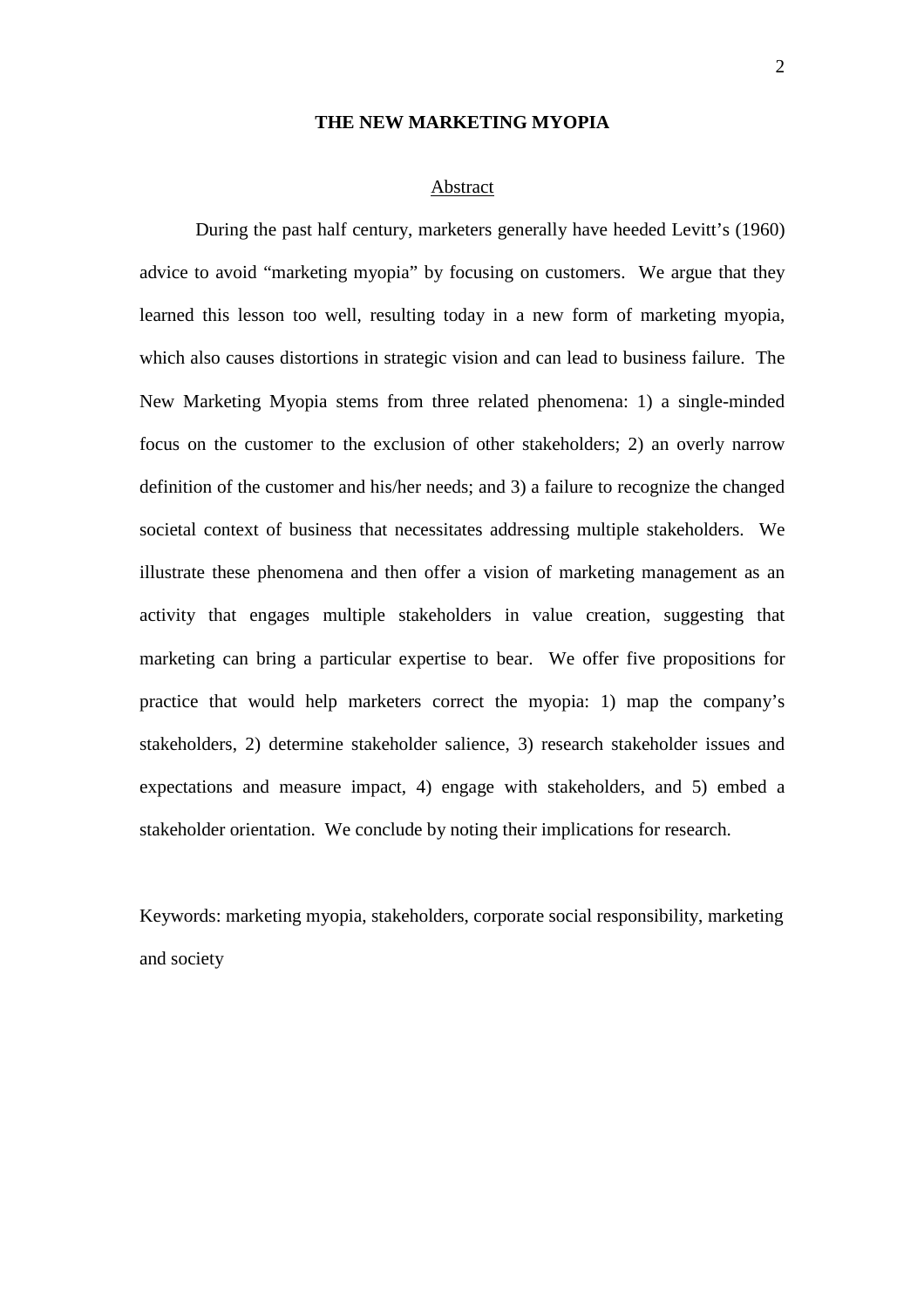Fifty years ago, Ted Levitt (1960) exhorted marketers to correct their "marketing myopia". The shortsightedness that distorted their strategic vision caused them to define their businesses narrowly in terms of products rather than broadly in terms of customer needs. The term entered the vernacular of managers and the pages of textbooks, and when *Harvard Business Review* reprinted the article in 2004, it designated marketing myopia as the most influential marketing idea of the past half century. No doubt, today's marketers do a much better job of focusing on customer needs. However, we argue that they have learned the lesson of customer orientation so well that they have fallen prey to a new form of marketing myopia that, in today's business environment, can also cause serious distortions of strategic vision and the possibility of business failure, or at least exacerbate the marginalization of the marketing function.

The New Marketing Myopia occurs when marketers fail to see the broader societal context of business decision-making, sometimes with disastrous results for their organization and society. It stems from three related phenomena: 1) a single-minded focus on the customer to the exclusion of other stakeholders; 2) an overly narrow definition of the customer and his/her needs; and 3) a failure to recognize the changed societal context of business that necessitates addressing multiple stakeholders. This paper examines how the new marketing myopia is made manifest and illustrates its strategic implications and consequences. We then identify a vision for marketing management as an activity that engages multiple stakeholders in value creation and offer propositions for practice to help marketers overcome their myopia.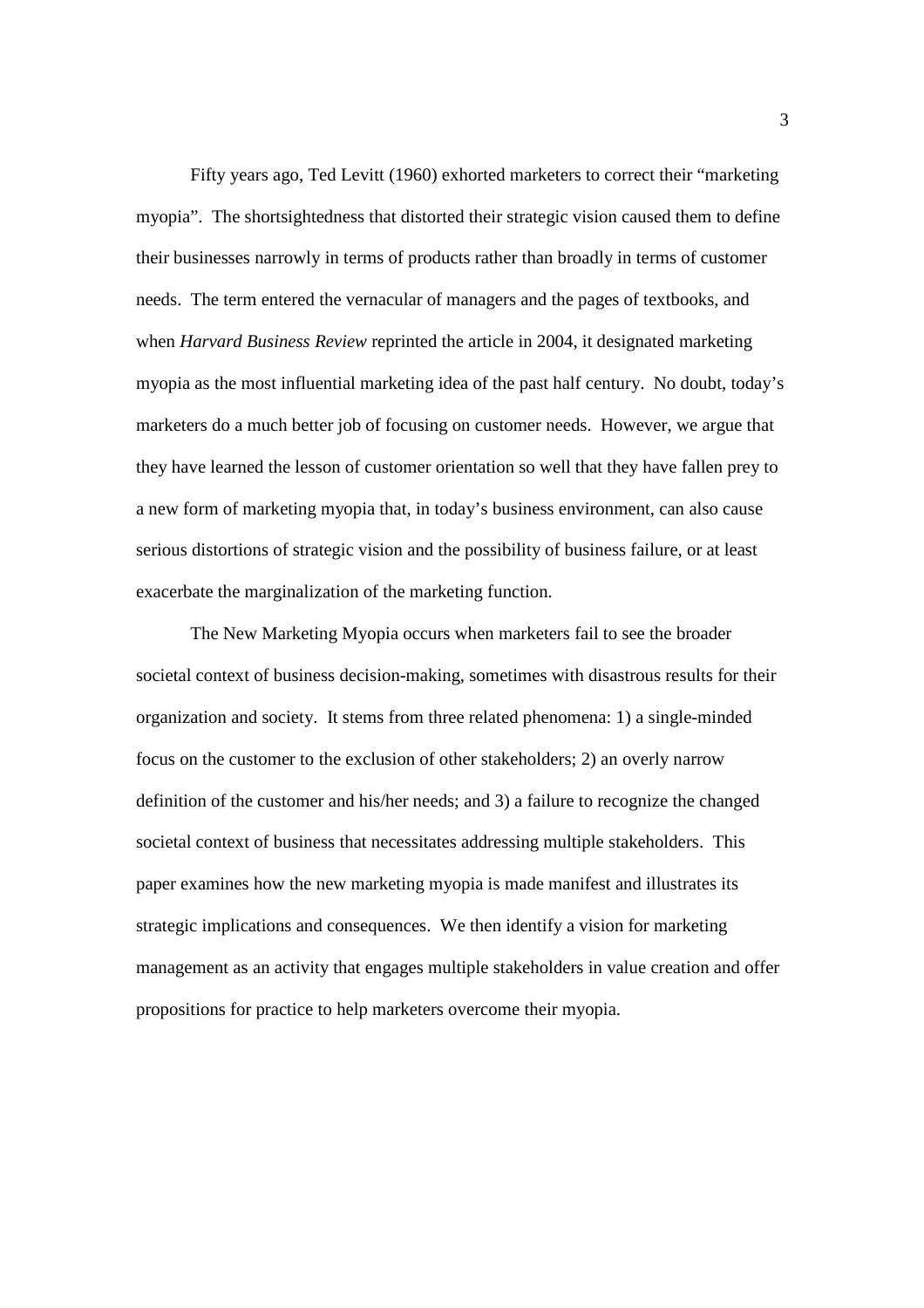#### *WHY THE NEW MARKETING MYOPIA?*

Marketers suffering from the new marketing myopia view the customer only as a "consumer"—a commercial entity seeking to satisfy short-term, material needs via consumption behaviors. The customer is not viewed as a citizen, a parent, an employee, a community member, or a member of a global village with a long-term stake in the future of the planet (see Jocz and Quelch 2008 for a political theory perspective on this point). We are arguing for a more sophisticated understanding of consumption that takes into consideration a wider set of stakeholders concerned about a company's social and environmental impacts—and recognizes that customers also wear some of those other stakeholder hats.

These stakeholders and the societal forces that they represent have profoundly changed the business context and business decision-making in recent years (Freeman, Harrison and Wicks 2007; Porter and Kramer 2006). Although they are often excluded from the marketer's analysis, they clearly warrant close attention. As Ian Davis (2005), Worldwide Managing Director at McKinsey & Company, has observed: "Companies that treat social issues as either irritating distractions or simply unjustified vehicles for attacks on business are turning a blind eye to impending forces that have the potential to alter the strategic future in fundamental ways." Marketers must understand the firm's deeply embedded position in society and shift from a narrow focus on customers to a stakeholder orientation if they and their firms are to prosper and grow in today's more complex and unpredictable business environment.

Attention to stakeholders beyond the consumer often means engaging with groups that managers sometimes see as adversaries—such as activists, scientists, politicians and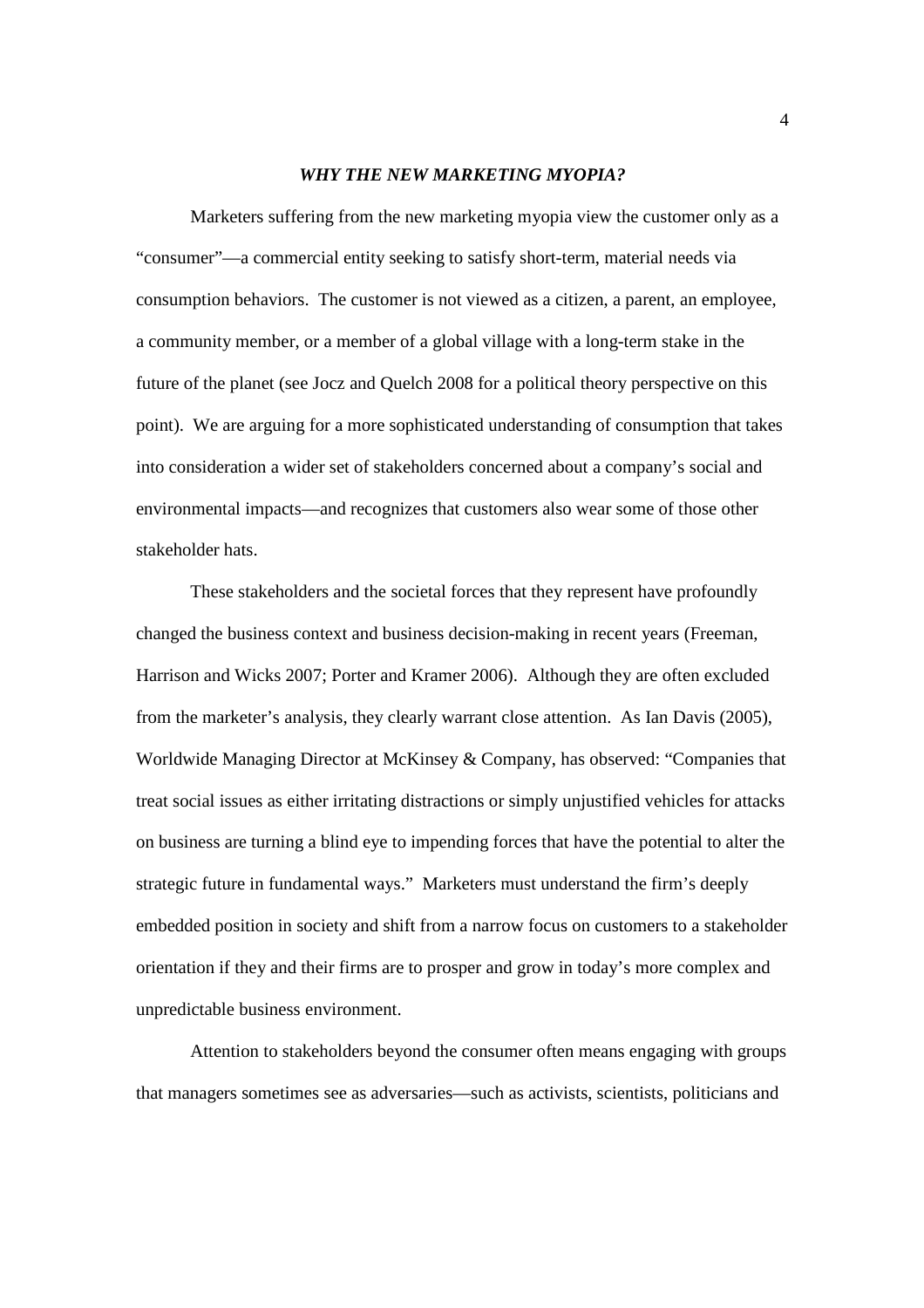the local community (Spar and La Mure 2003; Yaziji 2004). Collaborating with these stakeholders provides many benefits, including potentially helping marketers develop foresight regarding the markets of the future and providing the impetus for innovation. Consider two topical examples: the obesity crisis and the plight of the US auto industry.

 For generations, food manufacturers and fast food retailers catering to children had focused only on satisfying the short-term appetites of young consumers with little thought to their longer term well-being. These firms seemed insensitive to their role in shaping the habits and appetites of children. They excluded the concerns of other important stakeholders who were concerned about health and nutrition, including parents. As Paine (1992) noted, marketers often seemed to be pitting children against parents, especially with advertising. Belatedly, food marketers have placed some restrictions on their marketing to children, but only after a concerted attack. What if they had led the way by recognizing the long-term needs of their customers and collaborating with rather than resisting the myriad stakeholders who were championing healthy eating? Food manufacturers and retailers should not shoulder the full blame for the obesity crisis. However, the fact that other factors contributed does not lessen the responsibility of food companies for the part they played.

 Likewise, with their narrow reading of consumers' preferences, the Big Three American automobile manufacturers have largely ignored admonitions from scientists, environmentalists, politicians, and journalists to attend to the problems posed by oil and develop the potential of alternative energy sources. They have held fast to their longtime emphasis on large, gas guzzling cars, trucks, and SUVs, which have become a symbol of America's blatant disregard for energy consumption. Lured by fat margins on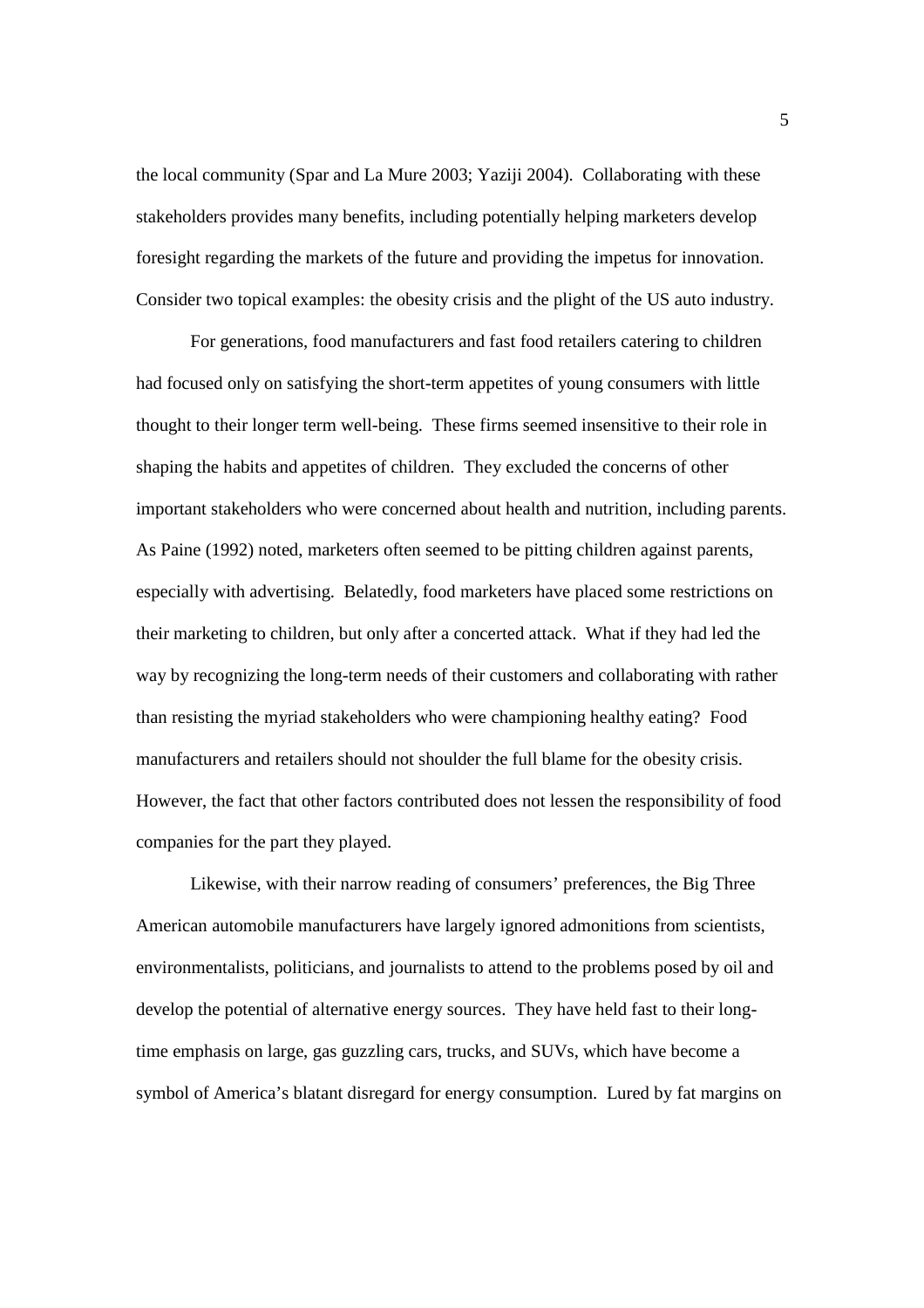big vehicles, they catered to only one component of consumer preference and ignored the need for cleaner and more fuel efficient vehicles.

Consider Japanese producers Honda and Toyota in contrast. Honda launched its first low emission and fuel-efficient vehicle in 1974 and consistently improved the fuel efficiency of its cars during the 1970s and 1980s (Govind 2007). In 1998 it unveiled the world's first hybrid car and in 2002 became the first manufacturer to have fuel cell cars certified by the US government for commercial use. Toyota's energy efficient offerings have followed suit and its Prius hybrid has sold over one million units worldwide (Engardio 2007). Today, American manufacturers lament the changing consumer preferences that are forcing them to close their truck and SUV plants and take other drastic measures to survive (Mohr 2008). General Motors, in an advertisement published in *Automotive News* in December 2008 as part of an effort to secure the billions of dollars in federal funding it needed to survive, admitted that it had "disappointed" if not "betrayed" consumers. The government aid likely will require US manufacturers to produce much greener cars and trucks. Multiple factors explain the demise of the US automobile industry, but its prospects certainly have not been helped by its failure to collaborate with stakeholders in creating energy efficient vehicles.

 There are many other examples of the new marketing myopia, be it Nike's failure in the 1990s to respond to workplace abuses in the factories of its suppliers that resulted in worldwide protests and boycotts, or Monsanto's blatant disregard of public opinion about genetically-modified food that was a major contributing factor in its merger with Pharmacia (Smith 2007). Suffice it to say that when marketers give insufficient attention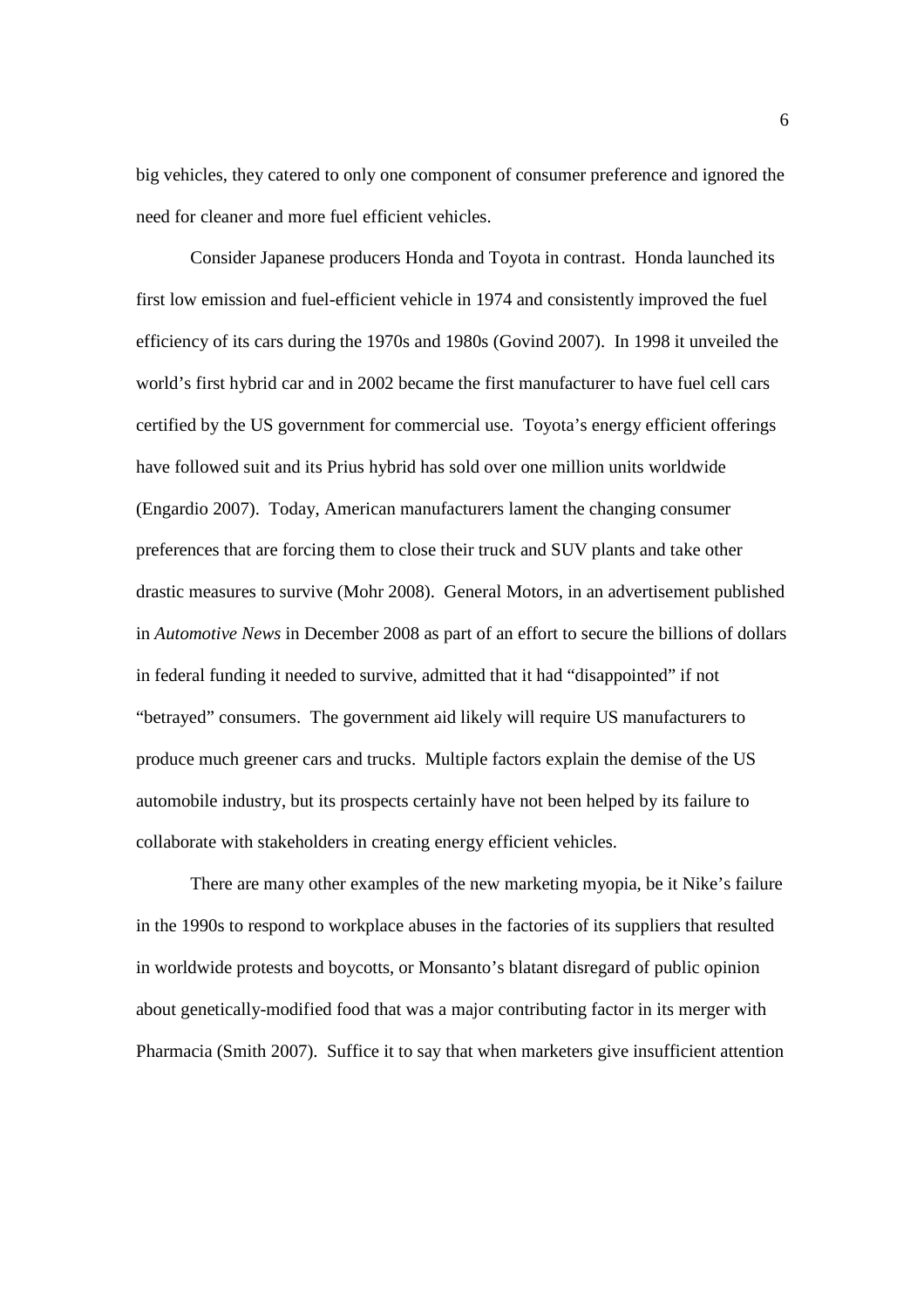to stakeholders they do so at great peril; their customers, their companies, and society at large likely will be adversely affected.

## *MARKETING AND STAKEHOLDER MANAGEMENT*

 New definitions of marketing are emerging suggestive of a role for stakeholder management in marketing, although discussion of these definitions also speaks to the myopia found in practice. The 2004 AMA definition made specific reference to stakeholders, but was criticized for defining marketing from the perspective of marketing management and ignoring marketing's societal impact (Gundlach 2007).<sup>1</sup> Nonetheless, Sheth and Uslay (2007: 303) welcomed its departure from the exchange paradigm in favor of value creation because they believed that the former had resulted in "a singleminded focus on the role of customers," whereas "multiple stakeholders are involved… and value cannot be created in isolation of the stakeholders." Lusch (2007: 266) noted that "more attention to stakeholder theory must be central to marketing scholarship."

The current AMA definition, replacing the 2004 definition, does not make explicit reference to stakeholders but does refer to marketing as an activity involving the exchange of "offerings that have value for customers, clients, partners, and society at large."<sup>2</sup> Like its predecessors, this definition is oriented towards the practice of marketing management, reflecting the process used to develop it and the interests of most AMA members (Ringold and Weitz 2007). Perhaps for this reason, it treats marketing's

-

<sup>&</sup>lt;sup>1</sup> The 2004 AMA definition stated that "Marketing is an organizational function and set of processes for creating, communicating and delivering value to customers and for managing customer relationships in ways that benefit the organization and its stakeholders" (Gundlach 2007: 243).

<sup>&</sup>lt;sup>2</sup> "Marketing is the activity, set of institutions, and processes for creating, communicating, delivering, and exchanging offerings that have value for customers, clients, partners, and society at large. *(Approved October 2007*)." Source: http://www.marketingpower.com/AboutAMA/Pages/DefinitionofMarketing.aspx (accessed January 27, 2009).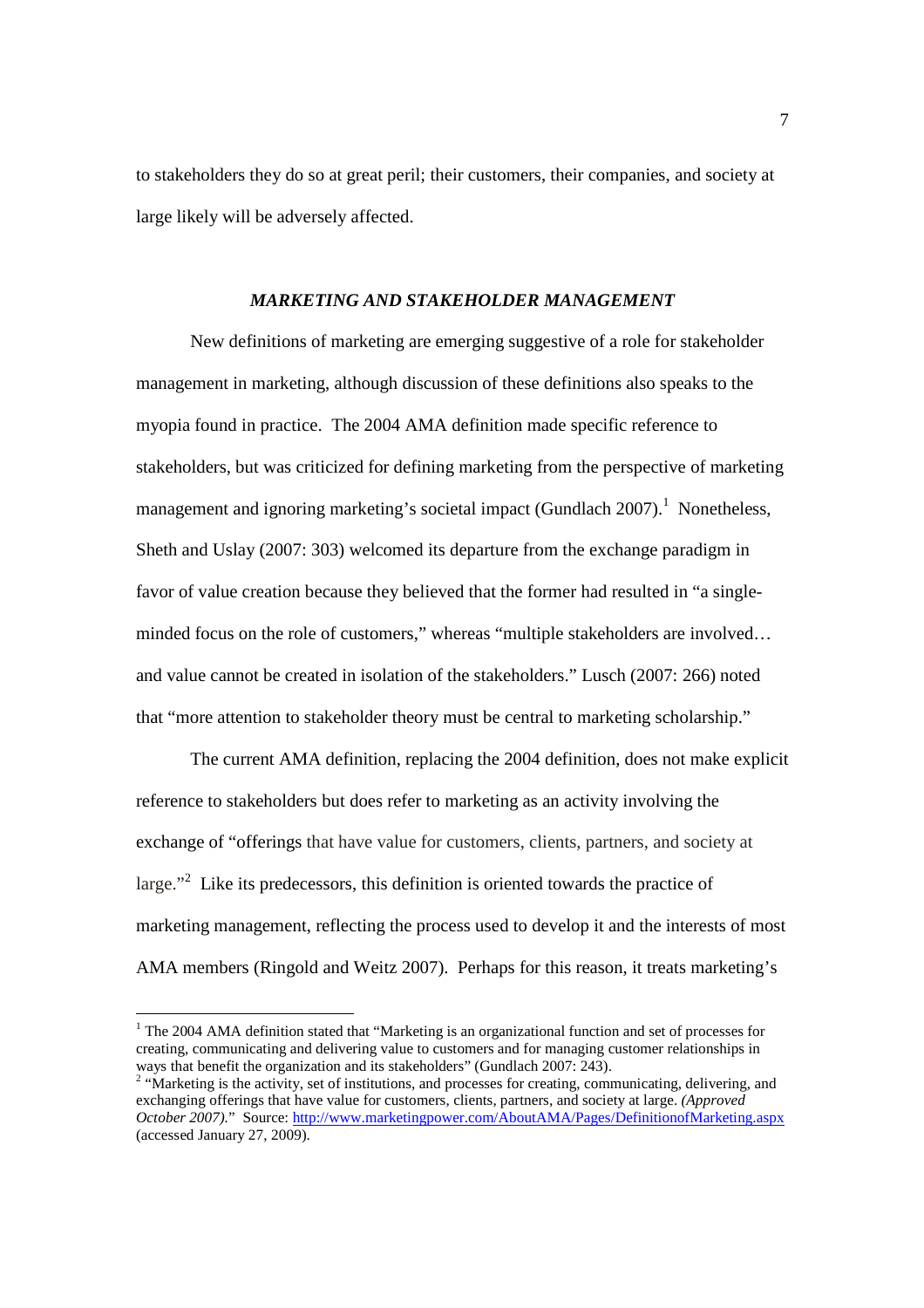stakeholders as mere beneficiaries of marketing rather than as stakeholders as they are traditionally defined—anyone who is affected by or can affect what a company does (Freeman 1984)—or, for that matter, as partners in value creation (Lusch 2007).<sup>3</sup>

It is beyond the scope of this paper to tackle all the perceived shortcomings of the AMA definitions of marketing (see *JPP&M* special issue on the topic, Fall 2007). However, it is apparent from the foregoing discussion of the New Marketing Myopia that a more appropriate definition of marketing management alone (i.e., as a description of effective marketing practice) should include recognition of the role of multiple stakeholders in determining value creation. It is this vision that informs our subsequent prescriptions for more effective—and socially responsible—marketing practice.

 Stakeholder management is not a new idea. It is well-established within the business and society field, though this literature generally does not address how marketing specifically can be informed by attention to stakeholders. In a recent account of the history of corporate social responsibility (CSR), Carroll (2008), while acknowledging its earlier roots, suggests CSR is mostly a product of the twentieth century that began to take shape in the 1950s. At that time, according to Carroll (citing Frederick 2006), managers were expected to balance competing claims to corporate resources—thus prefiguring the idea of stakeholder management. While the origins of stakeholder theory go back much further (Freeman et al. 2007), it is generally found to have its first formal expression in Freeman's (1984) book, *Strategic Management: A Stakeholder Approach*.

-

 $3$  A stakeholder is any group or individual who "can affect or is affected by the achievement of the organization's objectives" (Freeman 1984: 46; refined to refer to the "achievement of the corporation's purpose" in Freeman et al. 2007: 6). See Mitchell, et al. (1997) for a chronology of stakeholder definitions.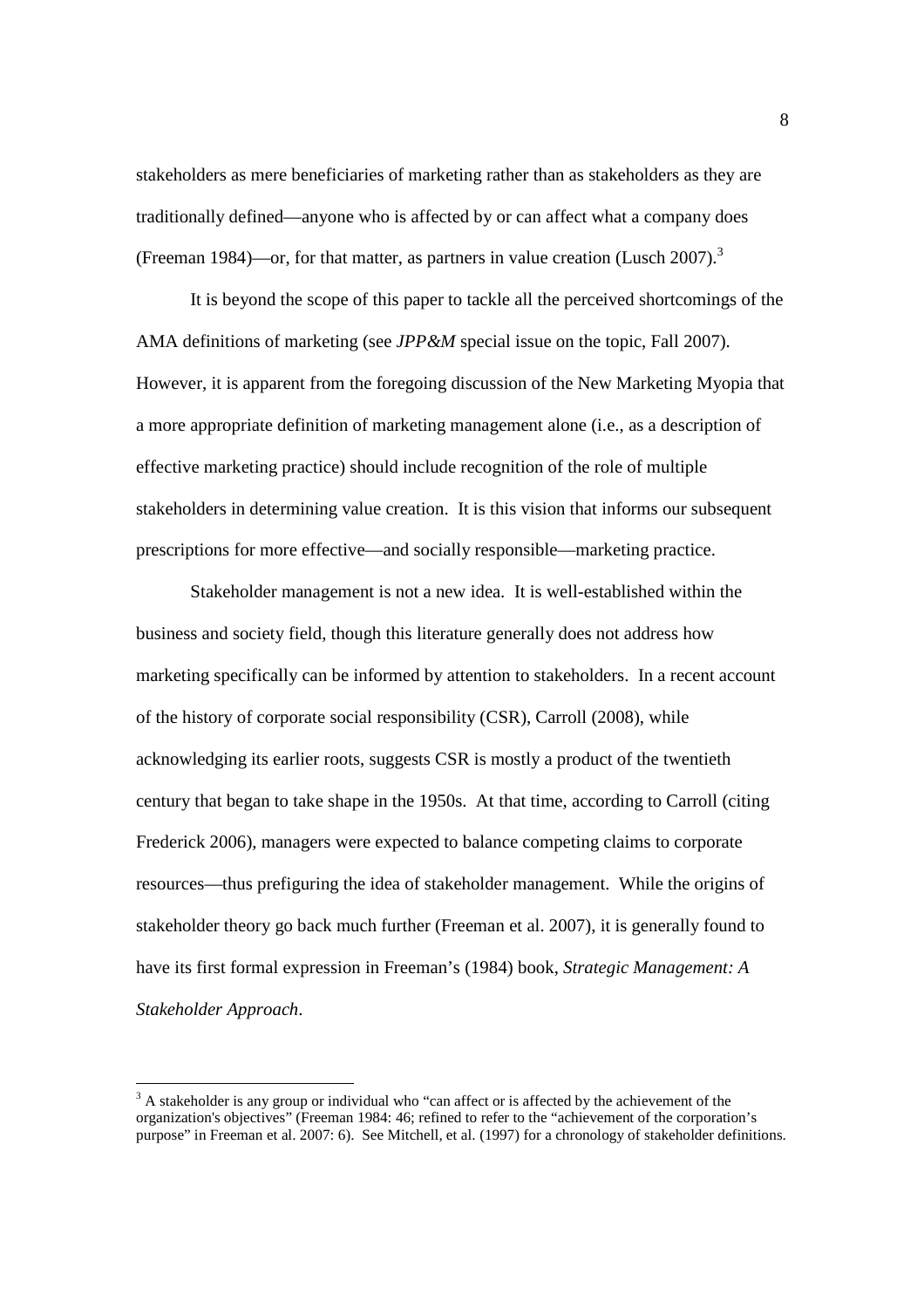There have been many contributions to stakeholder theory since then (for a review, see Mele 2008; Phillips 2003), including some from critics, such as Jensen (2002) and Sundaram and Inkpen (2004). Suffice it to note for our purposes that absent from consideration in much marketing practice—and research—is the idea at the heart of stakeholder theory, that companies have stakeholders who are affected by or can affect what a company does. While some stakeholder theorists make a normative claim about company obligations to stakeholders (e.g., Evan and Freeman 1988), others treat the idea simply as a description of a business and managerial reality (e.g., Mitchell, Agle and Wood 1997). In this paper, at least, our purpose is to urge greater attention to this business reality within marketing practice—as a way of escaping the new marketing myopia. As we have shown, the need to do so has become increasingly evident.

The new marketing myopia also can be found in marketing research. Largely absent from the marketing literature is attention to the multiple stakeholders that serve in practice as constraints on marketing strategies, as well as sources of opportunity for firm and societal value creation. There have always been streams of research in marketing that acknowledge its social aspects, not least in the broadly defined marketing and society literature (see an overview in Bloom and Gundlach 2001). However, much of this literature has focused on public policy, particularly as it relates to consumer protection. There is attention to company stakeholders, but it is one step removed and mediated through government, the law, and related regulatory mechanisms. Attention has been given to topics such as social marketing, cause-related marketing, and ethical consumerism, but even in these areas, there has been little focus on the requirement that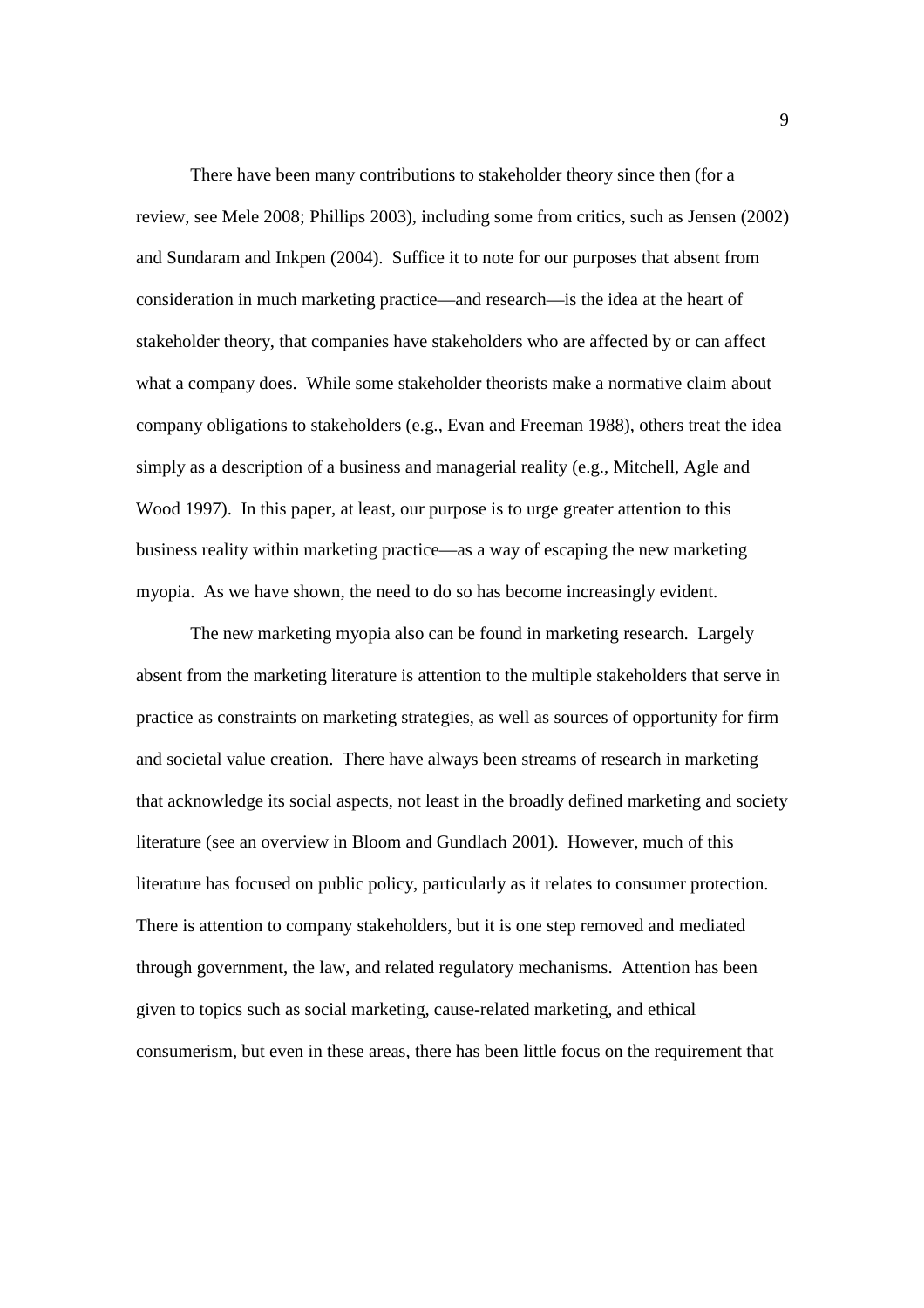the firm consider multiple stakeholders beyond the consumer. Moreover, marketing and society is not seen to be at the core of marketing thought (Wilkie and Moore 2003).

Not long after Levitt's (1960) seminal article, the marketing literature included acknowledgements of the relevance of social responsibility to marketing and attention to questions of the role of business in society (e.g., Andreasen 1975; Lavidge 1970; Patterson 1966; but see Levitt 1958 for a critique of CSR). Subsequent attention was sporadic, but research on CSR and marketing has increased substantially in the last few years (e.g., Berger, Cunningham, and Drumwright 2007; Bhattacharya, Smith, and Vogel 2004; Ellen, Webb, and Mohr 2006; Klein and Dawar 2004; Maignan and Ferrell 2004; Maignan, Ferrell, and Ferrell 2004; Sen and Bhattacharya 2001; Smith 2008). It has been encouraged in part by Aspen Institute and Marketing Science Institute-sponsored conferences, such as the 2007 Stakeholder Marketing Consortium. Nonetheless, there remains a paucity of marketing research on the implications of multiple stakeholders for the marketing function and for the firm more generally.<sup>4</sup>

## *PROPOSITIONS FOR MARKETING PRACTICE*

How can marketers avoid the new marketing myopia? We have identified a vision for marketing as a practice that involves proactively incorporating stakeholders

-

<sup>&</sup>lt;sup>4</sup> As one indicator, a search in January 2009 on EBSCO-hosted Business Source Complete using the term "stakeholder" yielded eight articles in the *Journal of Marketing*, one article in *Journal of Consumer Research*, and no articles in *Journal of Marketing Research*, the twenty-year history of the concept within the management literature notwithstanding. This is not to say that other articles did not mention stakeholders, these are the only articles for which stakeholder(s) were sufficiently salient to warrant a mention in the article abstract (a search of the three journals by "stakeholder" as the subject term revealed only two articles, both in *JM*, whereas the same search of the entire database generated 1959 peer-reviewed articles; 7,221 peer-reviewed articles in the database included "stakeholder" in the abstract). Almost all the articles identified made only passing mentions of stakeholders, a notable exception being Rao, Chandy and Prabhu (2008). More encouragingly, ten articles were identified in a *JPP&M* search, with a majority of these articles giving substantial attention to stakeholders as relevant to marketing, such as two that looked at pharmaceutical marketing and the HIV epidemic (Calfee and Bate 2004; Kennedy, Harris and Lord 2004), though only two articles were identified in *JPP&M* in a search using "stakeholder" as the subject term (Calfee and Bate 2004; Bhattacharya and Korschun 2008).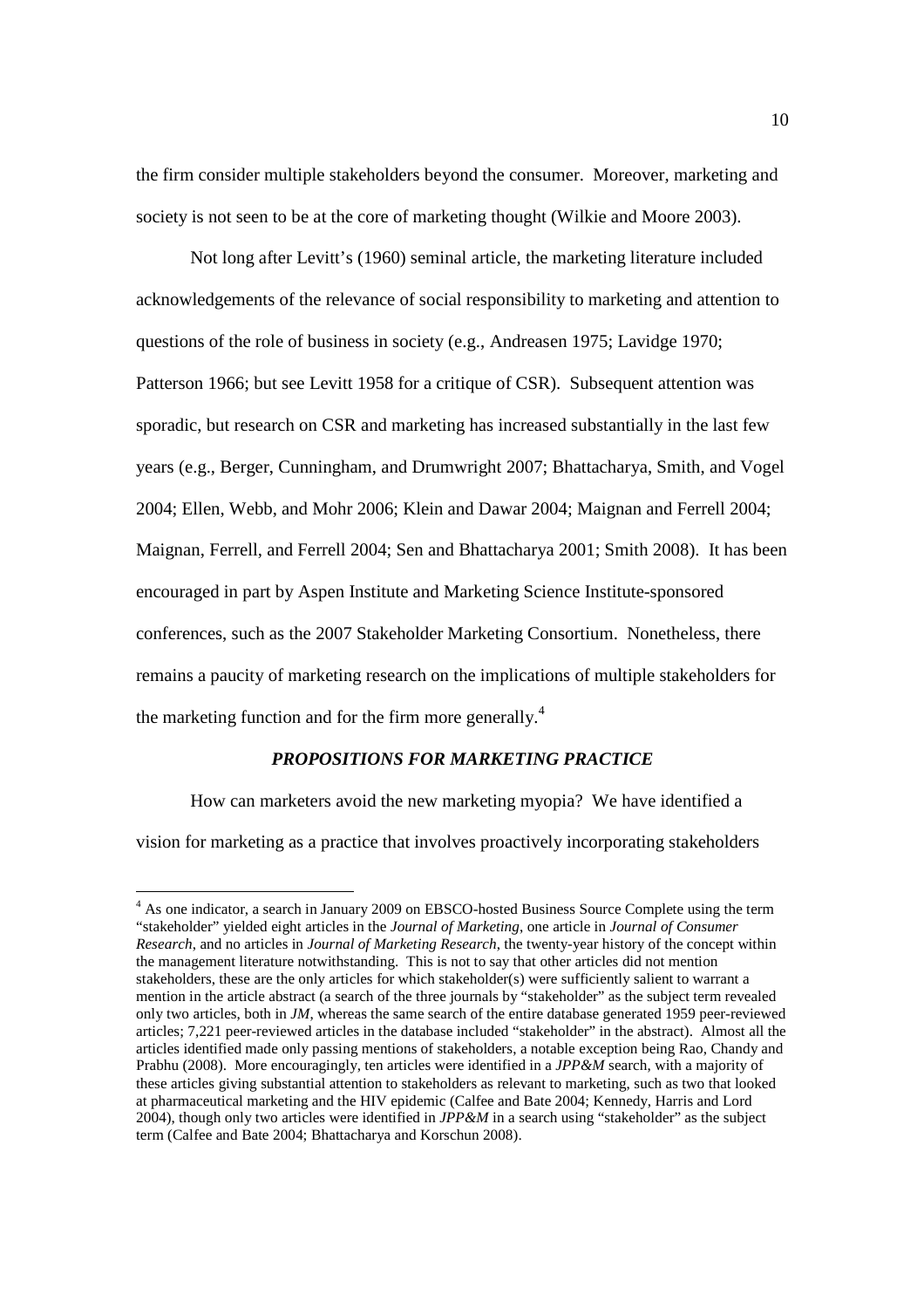beyond the customer in creating value for the firm and for society. This is not to suggest that customers are unimportant—they remain a central consideration—but it is to recognize that there are other stakeholders who also require marketing's attention. For B2C companies, these other stakeholders (e.g., employees) are sometimes customers too, but they need not be (e.g., non-target market members of the firm's local community). Marketers are often viewed as boundary-spanners, operating at the interface between the corporation and its customers, competitors, and channel intermediaries (Dunfee, Smith and Ross 1999; Singh 1993). Incorporating multiple stakeholders in marketing suggests an expanded boundary-spanning role to include a wider range of interested constituencies. We offer five propositions that build on the stakeholder management literature and the limited research to date on stakeholders in marketing (notably, Bhattacharya and Korschun 2008; Maignan and Ferrell 2004; Maignan, et al. 2004, Sirgy 2008).

### *Proposition 1: Map the Company's Stakeholders*

The starting point is for marketers to map the company's stakeholders (Krick et al. 2005; Freeman et al. 2007). Clearly, there may be specific departments in the organization with primary responsibility for certain stakeholder groups (e.g., investor relations, human resources). However, we are suggesting that marketing, at minimum, needs to be strategically cognizant of all the firm's primary stakeholders (customers, employees, suppliers, shareholders, and communities) and its key secondary stakeholders (typically, media, government, consumer advocacy groups, competitors, certain NGOs)—and the interactions between them. Consider, for example, an electric automobile manufacturer (e.g., Th!nk or Tesla) with overlapping and interconnected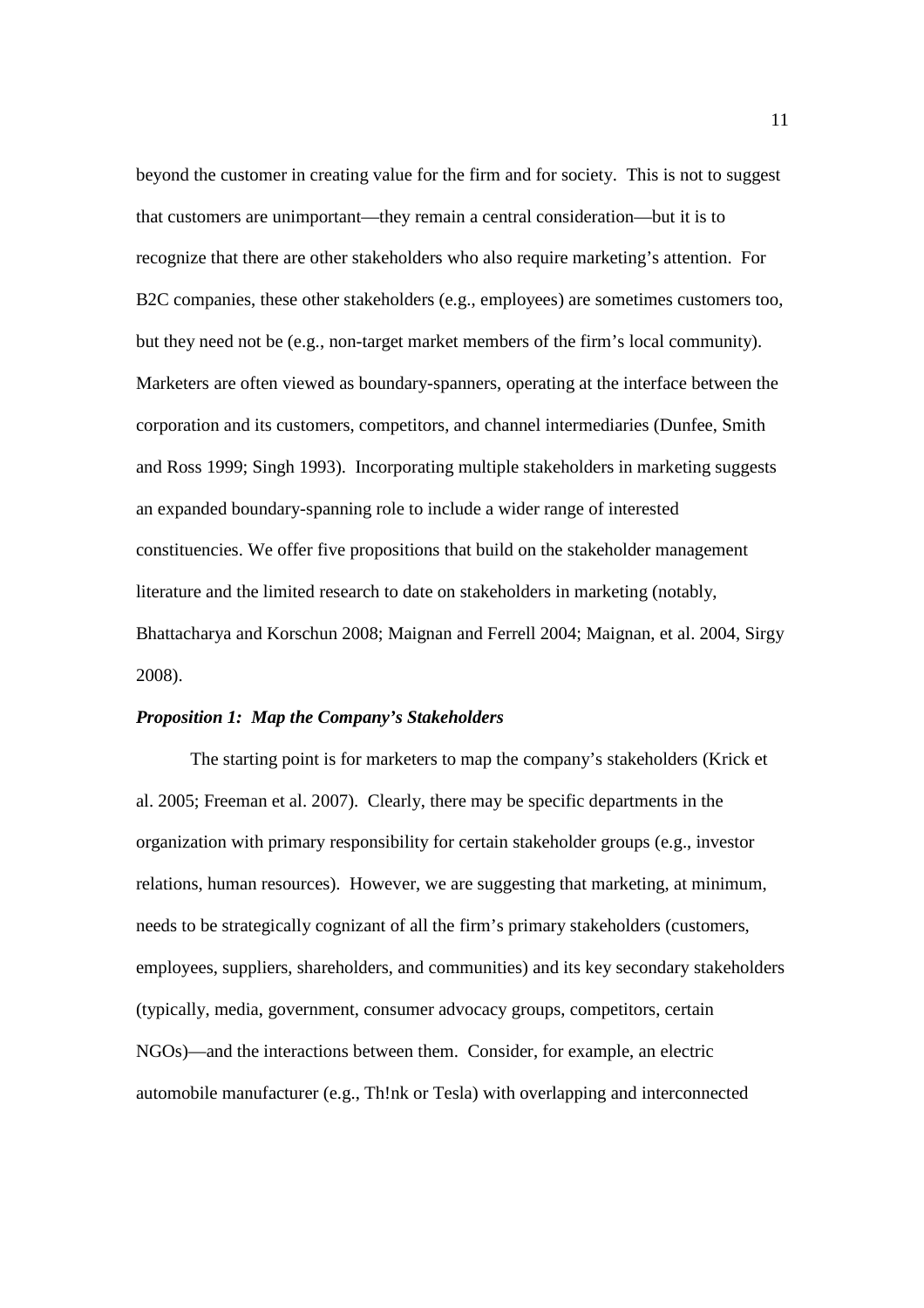stakeholders in its customers, employees, investors, suppliers, government, media, and environmental NGOs—united by a common interest in reducing climate change.

In some circumstances, it may fall to marketing to have the strategic oversight of all salient stakeholders in the set. This is more likely when the organization is marketingled and when there are many interrelationships between customers and other stakeholders. In light of our earlier discussion of obesity, illustrative in this regard is the decision in 2003 by Kraft Foods, Inc. to establish its Global Advisory Council, an interdisciplinary group of experts on behavior, nutrition, health, and communication who were assembled to guide its response to the growing national furor about obesity. This initiative was led by Kraft Food's then Co-CEOs, Betsy Holden and Roger K. Deromedi, both of whom came out of marketing. Deromedi observed: "As part of our commitment to ongoing stakeholder dialogue, we welcome the council's knowledge, insight and judgment, all of which will help us strengthen the alignment of our products and marketing practices with societal needs."<sup>5</sup>

Stakeholder mapping is more difficult than it might at first appear. Stakeholders must be identified beyond generic categories—as real people with names and faces (McVea and Freeman 2005). Companies must also identify the salient stakeholders those particularly deserving of management's attention—and their interconnections.

# *Proposition 2: Determine Stakeholder Salience—Who Counts?*

Mitchell et al. (2007: 853) propose a managerial approach to stakeholder salience—or "who or what really counts." They suggest that the degree to which managers give priority to competing stakeholder claims reflects stakeholder power, legitimacy, and/or urgency. According to Mitchell et al. (1977: 865) "a party to a

<sup>-&</sup>lt;br><sup>5</sup> See: http://findarticles.com/p/articles/mi\_m0EIN/is\_/ai\_107214470 (accessed January 29, 2009).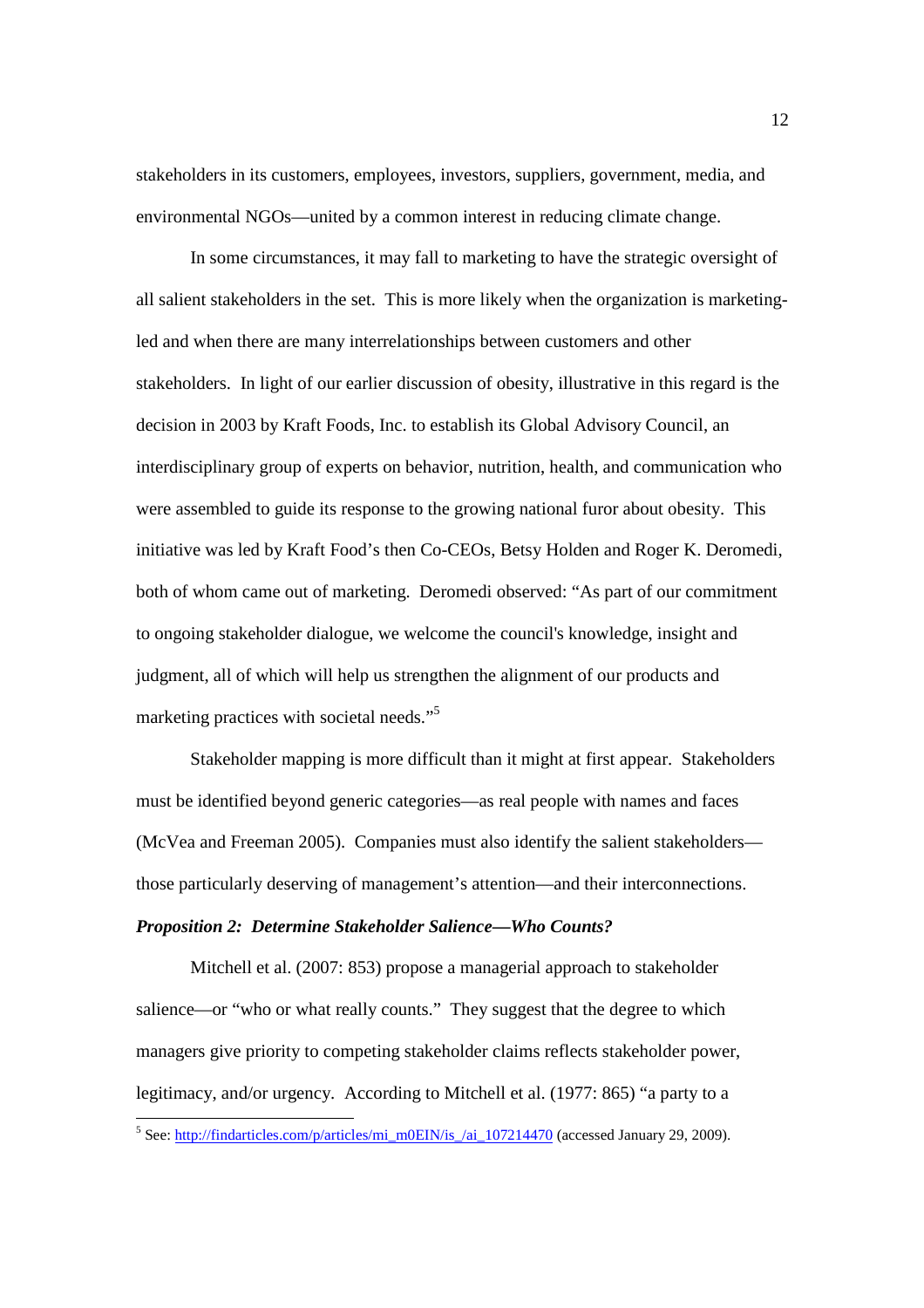relationship has power, to the extent it has or can gain access to coercive, utilitarian, or normative means, to impose its will in the relationship" with the company, though they add that this stakeholder power may only be transitory. The interconnections between stakeholders may well give rise to increased power—albeit potentially transitory—as, for example, when consumers lend support to NGO calls for a boycott (Klein, Smith and John 2004). Observing that power and legitimacy together create authority, Mitchell et al. (1997: 866) use Suchman's (1995: 574) definition of legitimacy as "a generalized perception or assumption that the actions of an entity are desirable, proper, or appropriate within some socially constructed system of norms, values, beliefs, and definitions." They define urgency as the degree to which stakeholder claims call for immediate attention.

Mitchell et al. (1977: 855) claim that they "do not argue that managers should pay attention to this or that class of stakeholders... [they] argue that to achieve certain ends, or because of perceptual factors, managers do pay certain kinds of attention to certain kinds of stakeholders." Yet, while asserting a descriptive account, it also may be treated as a normative account, at least relative to a traditional theory of the firm perspective (Donaldson and Preston 1995). As a prescription, their stakeholder salience attributes may serve well for managers acting consistent with shareholder primacy (and, in this respect, stakeholder theory is acceptable to critics such as Jensen 2002).

To the extent that we are writing for marketing managers operating from a shareholder primacy perspective, stakeholder power, legitimacy and urgency may well be the key considerations in determining which stakeholders warrant attention and how to prioritize amongst stakeholder groups. In addition, we would anticipate that marketing managers specifically would give particular attention to stakeholders that include or are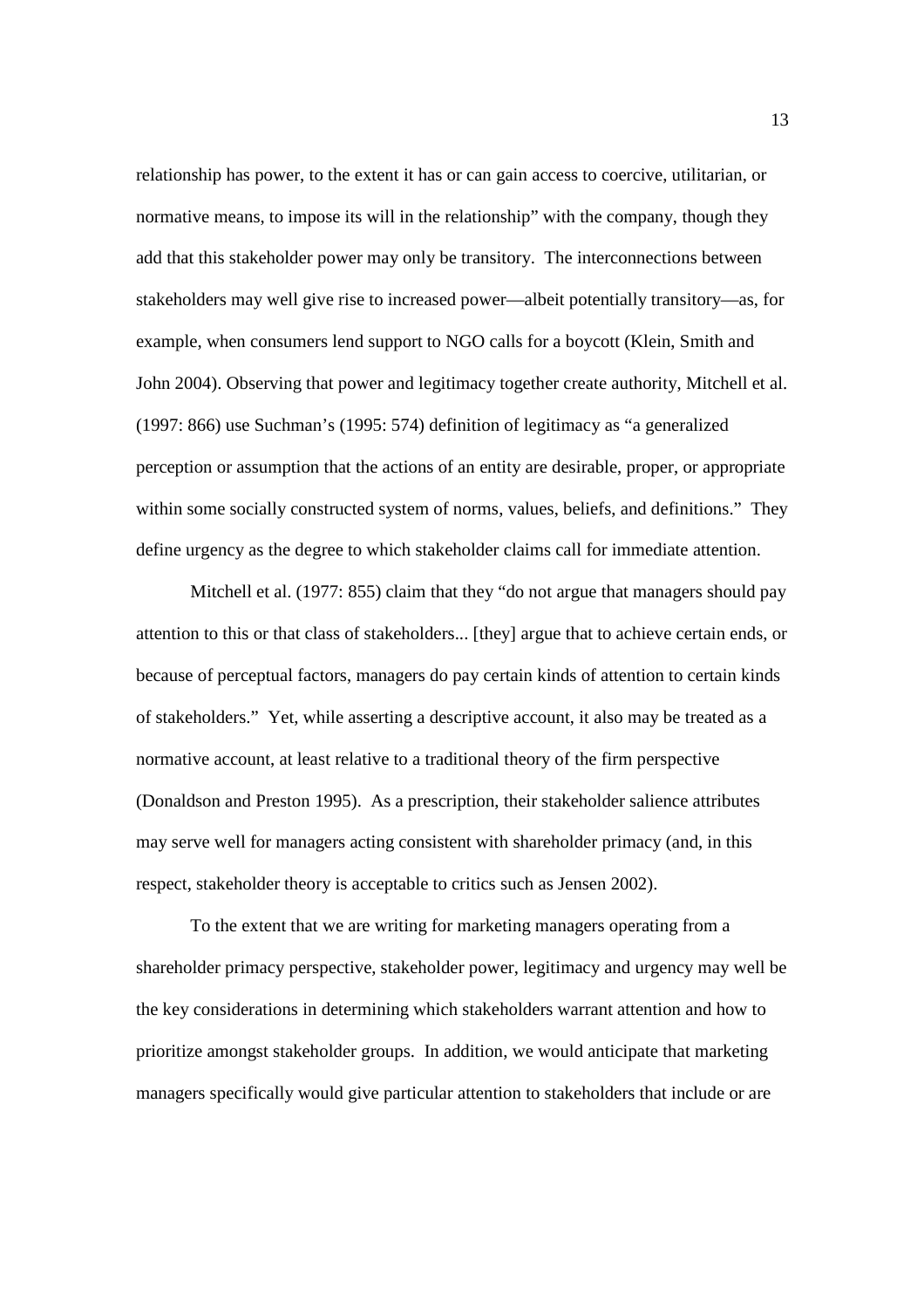especially influential or relevant in regard to customers.

Some stakeholder theorists posit a different view on stakeholder salience. It could be the case that some stakeholders lack power or legitimacy. Consider, for example, the developing country farmers providing the produce sourced by the large multinational food companies. Do they deserve to be heard? Quite possibly, stakeholders lacking power may become more powerful in the future, especially if the public or regulators become concerned about their issues. Equally, company values may dictate attention to a stakeholder group absent any perceived threat (Maignan and Ferrell 2004). A normative ethics perspective (Donaldson and Preston 1995; Dunfee et al. 1999) might indicate a prioritization of stakeholders markedly different from a managerial view dictated primarily by a desire to mitigate the company's downside risk.

Consider, for example, AARP (formerly the American Association of Retired Persons), which states that its mission is "to enhance the quality of life for all as we age, leading positive social change and delivering value to members through information, advocacy and service." <sup>6</sup> Consistent with its mission and values, its for-profit subsidiary, AARP Services, makes available "new and better choices" for its members. Thus, AARP Services seeks to fill consumers' needs for health insurance, but at the same time does much more to further consumer wellbeing in combination with its partners (AARP, Walgreen's, the Business Roundtable, and the Service Employees International Union). Together, they are attempting to improve the health insurance marketplace, educate consumers about wise use of medicines, and ultimately transform the health care system for the benefit of consumers (Novelli 2007). AARP provides testament to the value of

<sup>-&</sup>lt;br><sup>6</sup> See: http://www.aarp.org/aarp/About\_AARP/ (accessed January 30, 2009).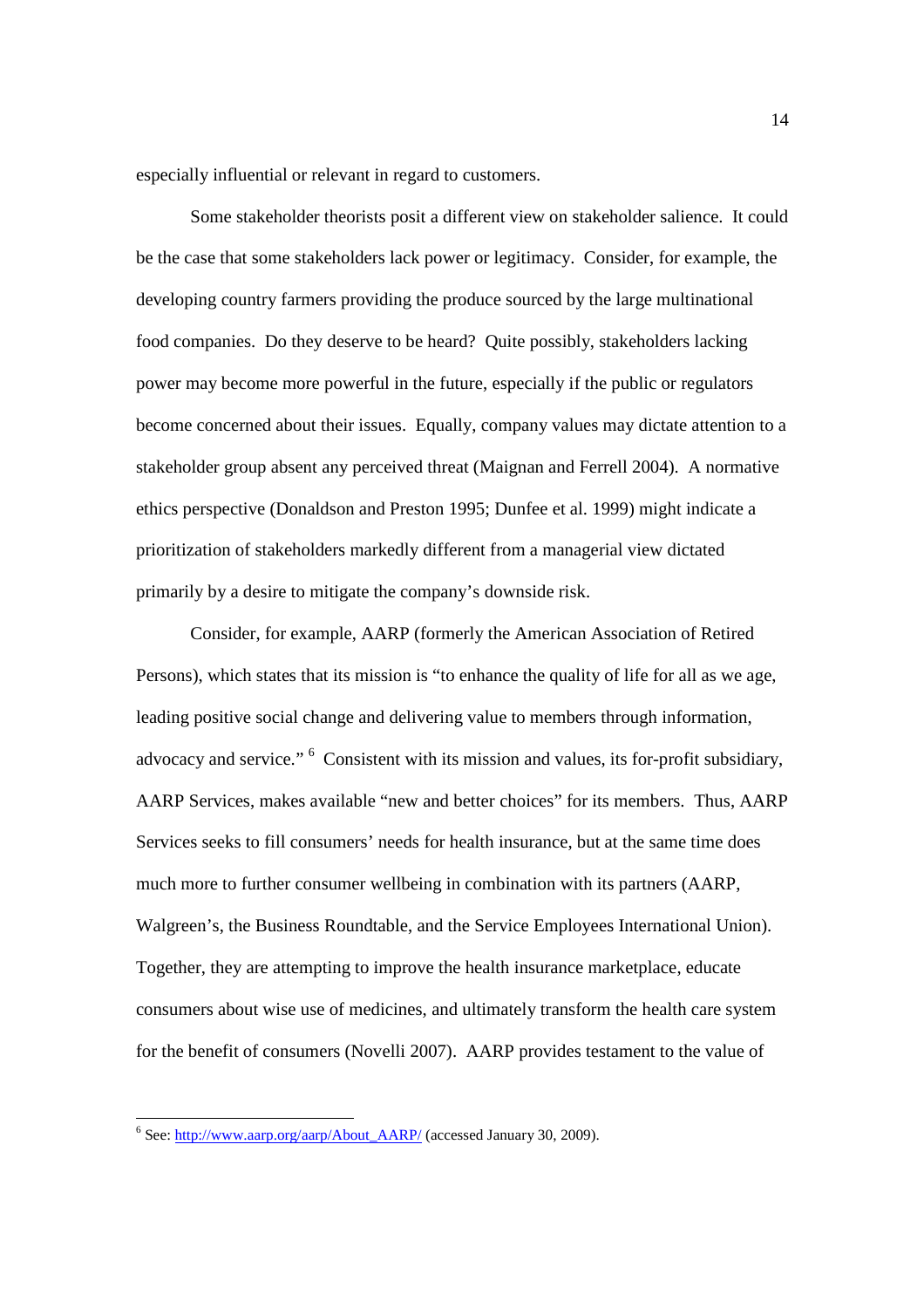having a broad and enlightened view of customer satisfaction and giving priority to noncommercial needs of consumers.

#### *Proposition 3: Research Stakeholder Issues and Expectations and Measure Impact*

 Having mapped and prioritized the salient stakeholders, companies must identify their expectations and issues of concern. This proposition speaks to the particular relevance of marketing's role in stakeholder management. Marketing expertise in marketing research can readily be transferred from research that looks primarily at customers to research on a full array of stakeholders, using both primary and secondary data and qualitative and quantitative analysis. In some cases, marketing researchers' methodological skills in investigating sensitive or emotionally-charged topics will be especially useful. Consider, for example, research that might be conducted by an oil company on the expectations of the local community surrounding a petroleum refinery.

 Research is a key component of Unilever's integration of social, economic and environmental impacts into brand innovation. Patrick Cescau, Group Chief Executive, has said: "Successful brands of the future will be those that both satisfy the functional needs of consumers and address their concerns as citizens—concerns about the environment and social justice" (Unilever 2007: 12). Key to realising this is Unilever's "Brand Imprint Process," a research-led initiative that has been run on more than fifteen of Unilever's biggest brands. One of the earliest beneficiaries was its Dove brand (Cescau 2007). The result was the widely-lauded Campaign for Real Beauty (2008). Dove, Unilever's largest personal care brand, has as its mission "to make women feel more beautiful every day by challenging today's stereotypical view of beauty and inspiring women to take great care of themselves." Launched in 2004, the Campaign for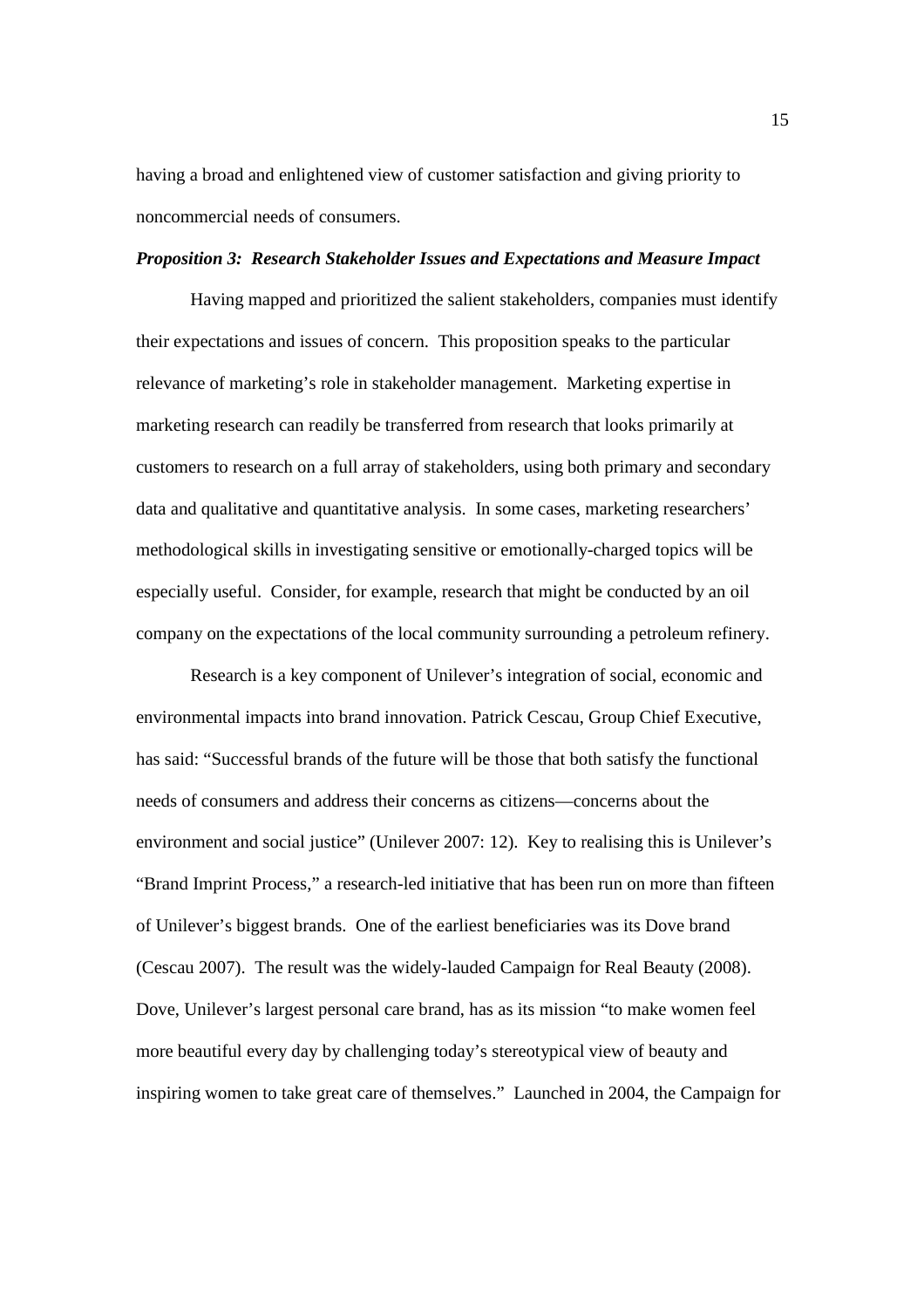Real Beauty is described as "a global effort that is intended to serve as a starting point for societal change and act as a catalyst for widening the definition and discussion of beauty." A key vehicle has been "Evolution," a short video seen by tens of millions of people on YouTube (Vranica 2008). It shows how an average-looking woman is transformed by beauty industry techniques such as airbrushing into a billboard supermodel and concludes: "No wonder our perception of beauty is distorted." The brand also supports online discussions and the Dove Self-Esteem Fund. As Unilever has illustrated with Dove, stakeholder research can serve as catalyst for innovation and value creation for the firm as well as for society.

The methodological expertise of marketing research is also especially relevant to the metrics challenges of social impact measurement. Stakeholder issues and expectations translate into social impacts that reflect corporate social performance. Most large companies today report on their social and environmental performance. KPMG's regular survey of social responsibility reporting found that 80% of the G250 (top 250 companies of the Global Fortune 500) reported on CSR in 2008, up from 50% in 2005.<sup>7</sup> However, the quality of many of these reports leaves much to be desired. Marketing research methodologies can contribute to company efforts to better measure company social and environmental performance—as a basis for reporting but also for improving practice where it falls short of expectations (see Epstein 2008 for current approaches).

Research is also required to evaluate the effectiveness of the stakeholder management strategy and its implementation. For example, how do different stakeholders react to the company's CSR practices, and how can marketing approaches,

-

<sup>&</sup>lt;sup>7</sup> See: https://www.kpmg.com/SiteCollectionDocuments/International-corporate-responsibility-survey-2008.pdf (accessed December 3rd, 2008.).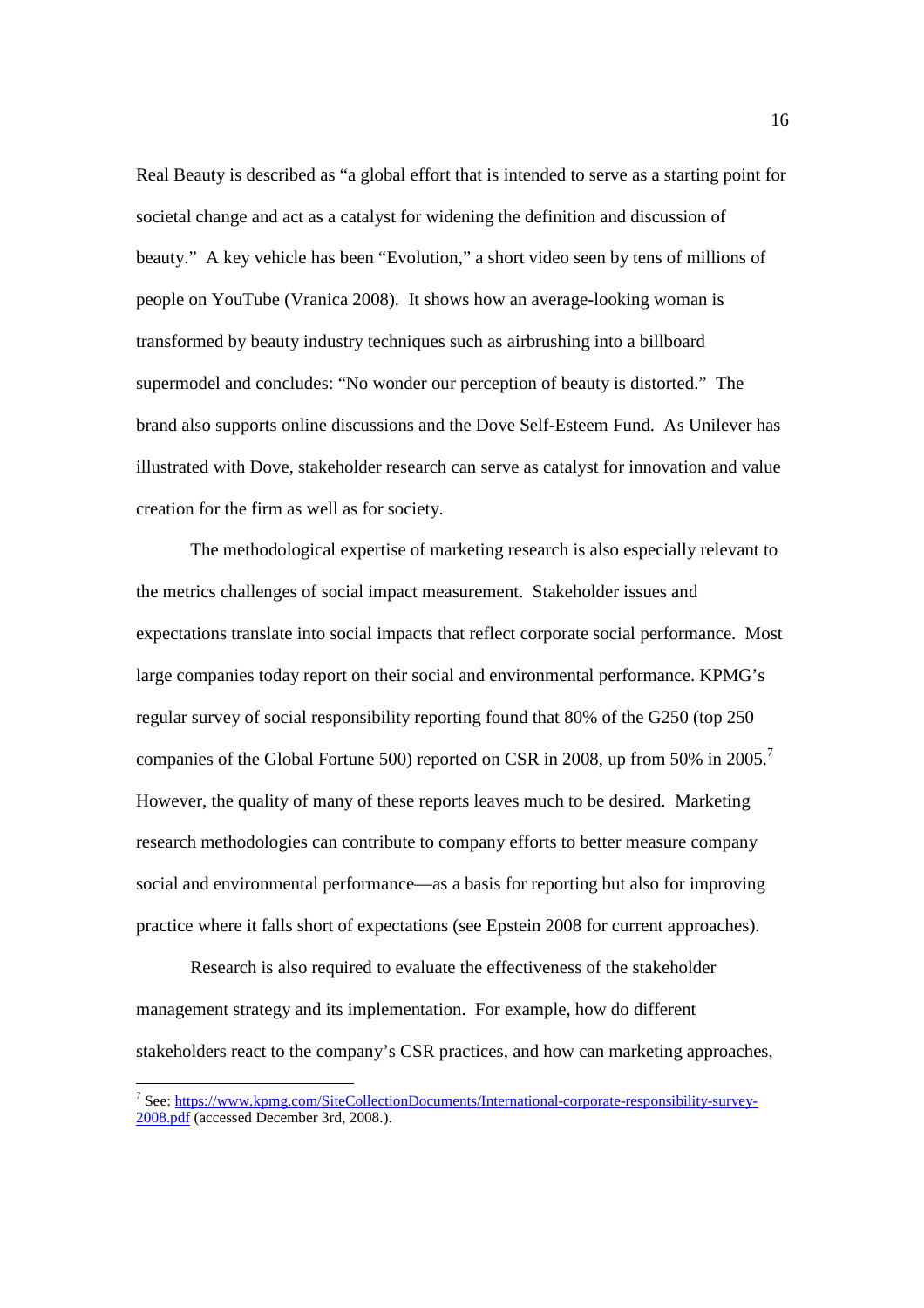methodologies, and technologies be employed to understand these reactions and to respond creatively to them? How can CSR practices be communicated in a credible manner, and how can skepticism (see Ellen, et al. 2006) be dealt with effectively?

# *Proposition 4: Engage With Stakeholders*

Research with U.S. companies suggest that many who claim to give attention to stakeholders often do so at a distance—they may make efforts to consider the interests of different stakeholders in their decision-making, they may even do research on stakeholder expectations, but they don't engage directly with stakeholders (Googins 2008). Freeman et al. (2007: 60) identify ten "managing for stakeholders" principles, including "intensive communication and dialogue with stakeholders—not just those who are friendly." Again, marketing has a particular expertise to bring to bear. Its success in identifying how to better listen to customers and how to collaborate with customers in strategic initiatives such as product design can be used to foster improved two-way communications and collaboration with other primary and secondary stakeholders. Indeed, marketing expertise can lend itself to better understanding of stakeholder needs and, quite possibly, as Maignan and Ferrell (2004) suggest, the development of stakeholder orientation, extending the practice of market orientation (Kohli and Jaworski 1990). However, as with market orientation, scale development work is required to develop valid and reliable measures of stakeholder orientation.

Consider the example of Monsanto. By its own admission, prior to 2000 it had failed to take seriously the concerns of stakeholders regarding the safety of its agricultural biotechnology. Monsanto's customers—farmers and distributors—loved the genetically engineered crops, but other stakeholders had grave concerns, which the

17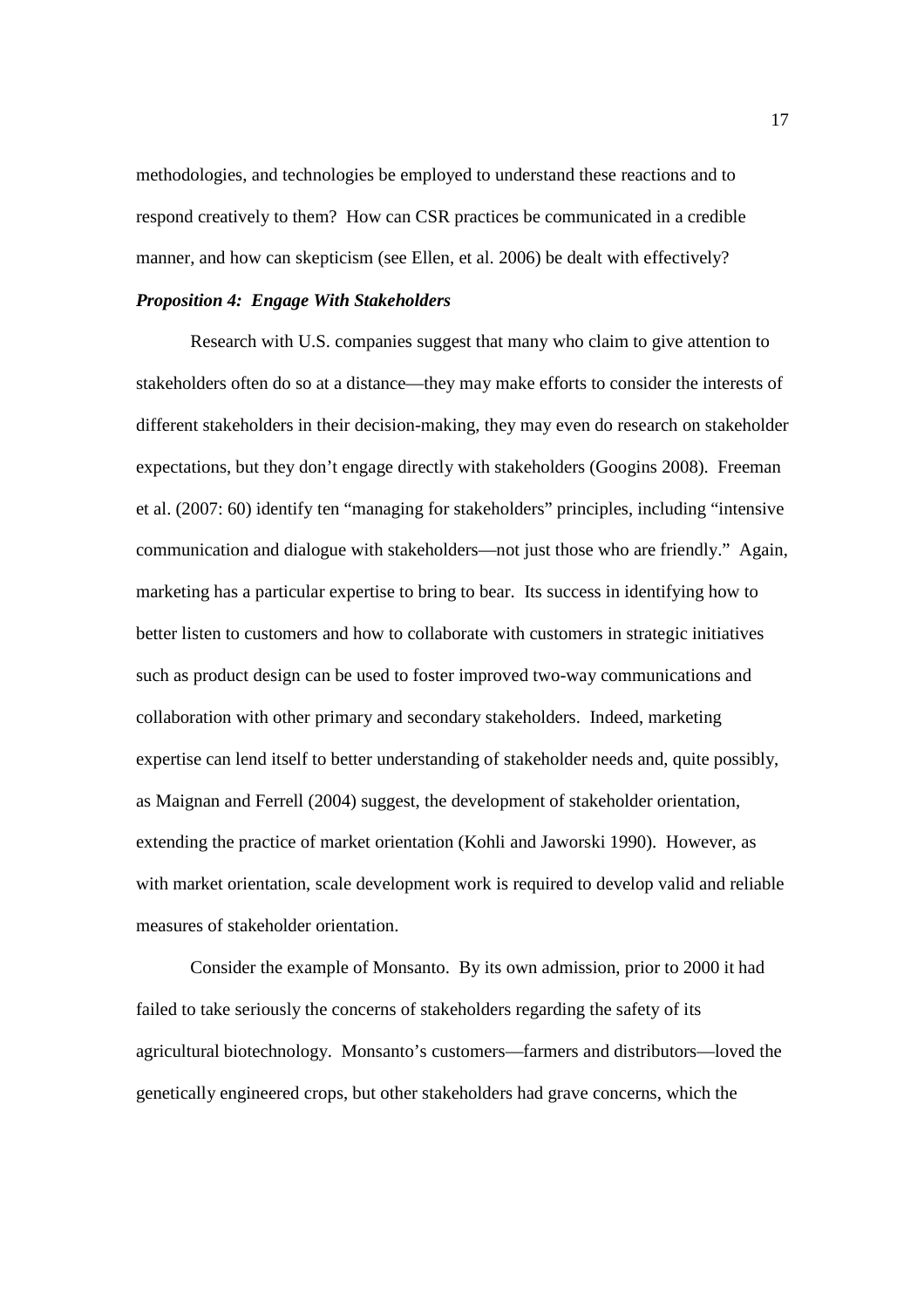company viewed as "nonscientific" and unimportant. The result was a crisis of public confidence incited by activists, who made highly effective use of the internet. They put pressure on Monsanto's customers, distributors withdrew their support, and the stock price plunged. Monsanto merged with Pharmacia in March 2000 to be spun off a few months later through a partial IPO.

Given these problems, Monsanto identified two challenges that it had to address: 1) to broaden its notion of its stakeholders to include both critics and allies; and, 2) to bring stakeholder concerns into internal policy and decision making. Monsanto then began to engage stakeholders in dialogue—including its fiercest critics—to understand and better respond to their concerns. Monsanto's scientists received intense training in developing listening skills and were sent out to conduct hundreds of interviews with stakeholders. These data were supplemented by a 10-nation tracking study of consumers and opinion leaders and surveys of trade partners. In November 2000, CEO Bob Shapiro announced "the New Monsanto Pledge," based on five principles reflecting stakeholder expectations: dialogue, transparency, respect, sharing, and benefits. Through the years, the stakeholder dialogues and the pledge have continued to impact Monsanto's business strategy in profound ways. For example, under its marketing-led Sustainable Yield Initiative, announced June 2008, Monsanto has pledged to double the yield of its three key crops by 2030, reduce by one-third the resources its crops use by 2030, and improve the lives of five million people in resource poor, farm families by  $2020$ .<sup>8</sup> Monsanto has demonstrated that stakeholder engagement can benefit the firm and the world in profoundly positive ways, including some of the least powerful stakeholders.

<sup>&</sup>lt;u>s</u><br><sup>8</sup> See: http://www.monsanto.com/investors/financial\_reports/annual\_report/2008/sustainability.asp (accessed January 31st 2009).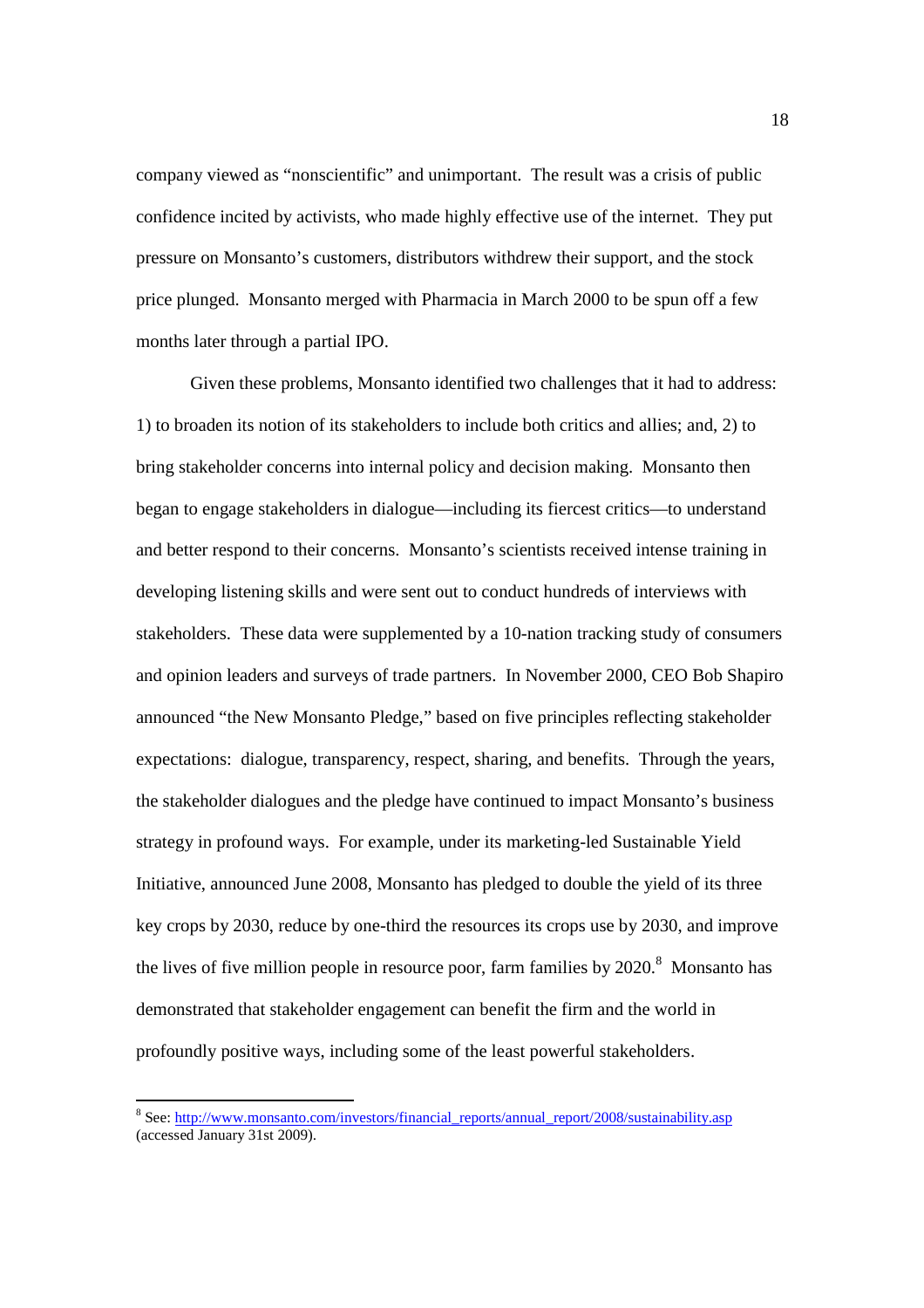### *Proposition 5: Embed a Stakeholder Orientation*

Our final proposition is that marketing managers need to ensure that a stakeholder orientation becomes central to day-to-day decision-making, rather than a one-off response, perhaps to adverse publicity. The marketing function has long been required to lobby internally on behalf of customers. Avoiding the new marketing myopia suggests that these efforts need to be extended to include other stakeholders. More broadly, this would form part of a mainstreaming of CSR, such that it "is clearly seen to be on the company's agenda in a legitimate, credible, and ongoing manner, and it is incorporated into day-to-day activities in appropriate and relevant ways" (Berger et al. 2007: 133).

The experience of oil company Shell suggests that embedding CSR is a process of "hardwiring" via structural responses and formal policies and procedures (e.g., Kraft's Global Advisory Council) but also "softwiring" too, whereby it is integrated into the organizational culture, skills and competencies (De Wit, Wade, and Schouten 2006). Thus, to embed attention to stakeholders at Monsanto, it established the Pledge Award Program to recognize and reward employees who find important ways to live out the pledge to stakeholders. Similarly, Wal-Mart, as part of its response to multiple challenges from stakeholders over its social and environmental policies (Entine 2008; Smith and Crawford 2006), has extended its sustainability initiative to its employees through Personal Sustainability Projects, whereby employees are asked to take a pledge to improve their bodies, their families, or the planet. Through the initiative, Wal-Mart hopes to better "softwire" sustainability and, through increased organizational identification (e.g., Brown et al. 2006; Maignan and Ferrell 2004), also improve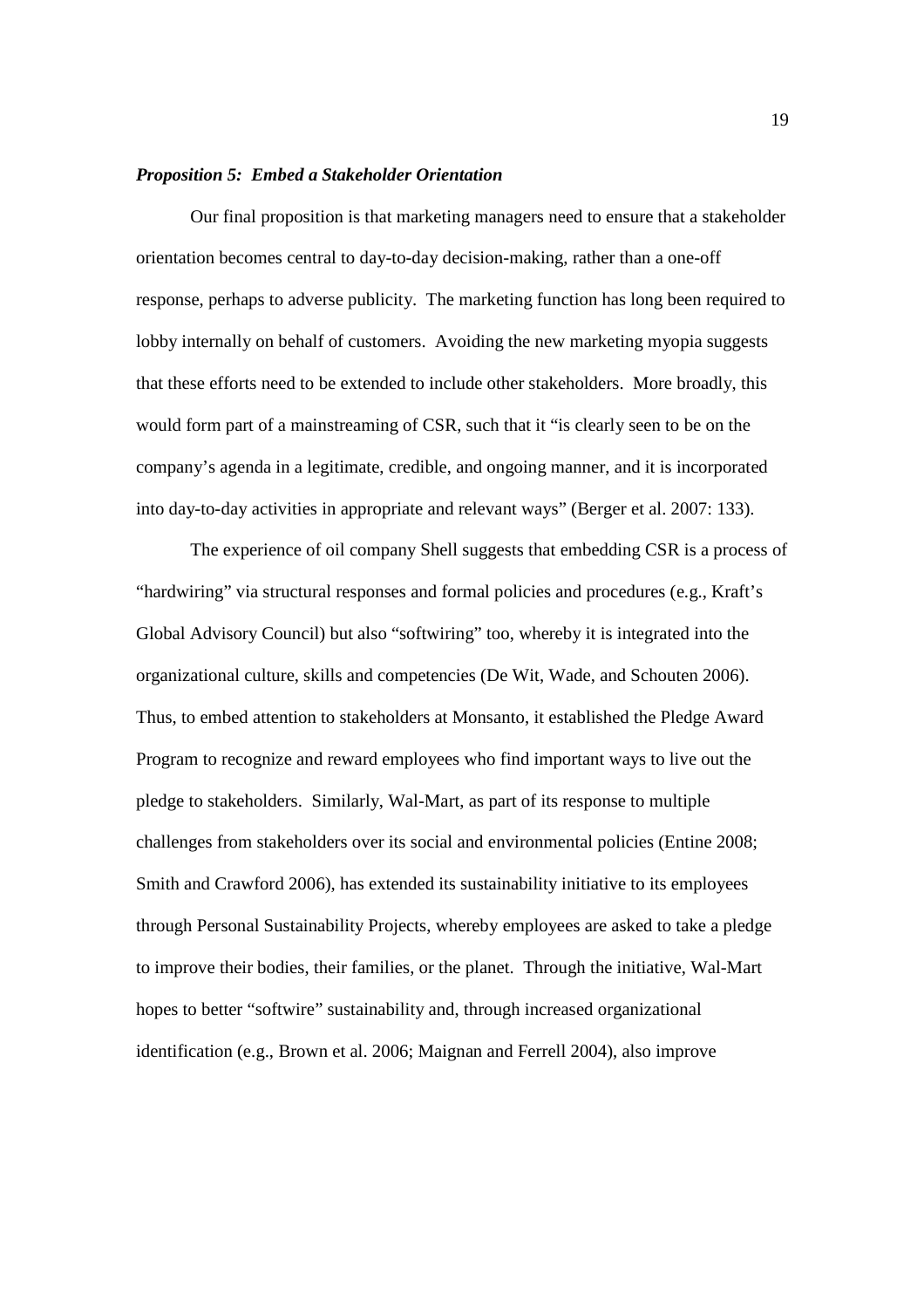employee morale and productivity and reduce health care costs. Who better to market a stakeholder orientation to key internal constituents than marketers?

### *CONCLUSIONS*

 We have identified how marketing's myopic focus on customers and failure to give attention to a broad range of stakeholders can have serious adverse consequences for marketers, their firms, and society. In contrast, we have proposed a vision of marketing management as involving multiple stakeholders in value creation. To assist marketers in realizing this vision, we have made five propositions for improved marketing practice: 1) map the company's stakeholders, 2) determine stakeholder salience, 3) research stakeholder issues and expectations and measure impact, 4) engage with stakeholders, and 5) embed a stakeholder orientation. We have asserted that marketing can bring a particular, if not unique, expertise to these initiatives. While our emphasis has been on practice, we have also highlighted the paucity of research on stakeholders in marketing. The propositions for marketing practice suggest many avenues for research to fill this gap, from research of communication practices that are salient and effective for different stakeholders to developing methodologies and metrics for the measurement of stakeholder orientation and corporate social performance more broadly. Both marketing practitioners and researchers need to comprehend better the firm's deeply embedded position in society and shift from a narrow focus on customers to a stakeholder orientation if businesses are to prosper and grow in the unpredictable business environment of the  $21<sup>st</sup>$  century.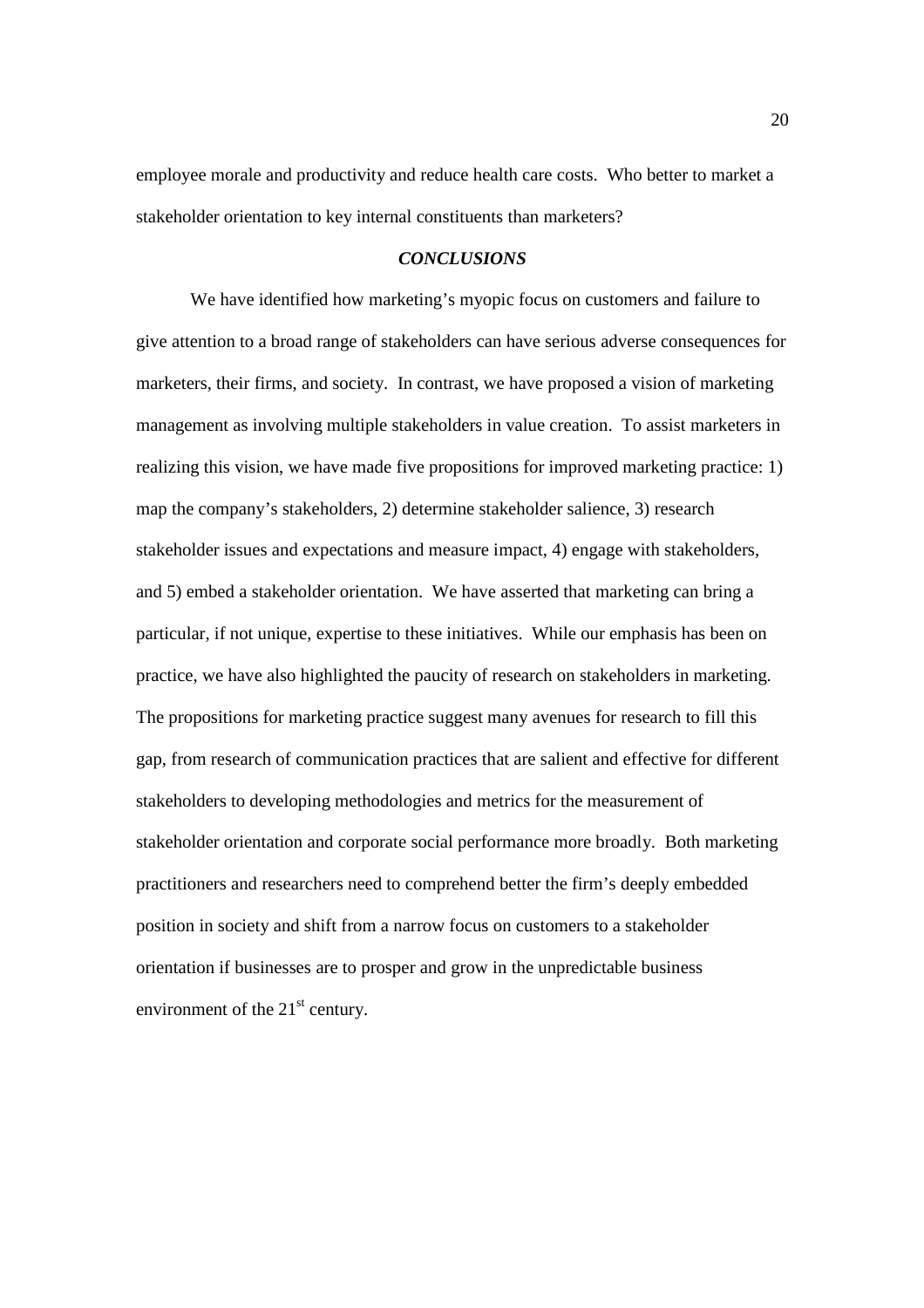## *REFERENCES*

Andreasen, Alan R. (1975), *The Disadvantaged Consumer.* New York: Free Press.

- Berger, Ida E., Peggy H. Cunningham, and Minette E. Drumwright (2007), "Mainstreaming Corporate Social Responsibility: Developing Markets for Virtue," *California Management Review*, 49 (Summer), 132-157.
- Bhattacharya, C.B. and Daniel Korschun (2008), "Stakeholder Marketing: Beyond the 4Ps and the Customer," *Journal of Public Policy & Marketing* 27 (1), 113-116.
- \_\_\_\_\_\_\_\_, N. Craig Smith, and David Vogel (2004), "Integrating Social Responsibility and Marketing Strategy: An Introduction," *California Management Review* 47 (Fall), 2004, 6-8.
- Bloom, Paul N. and Gregory T. Gundlach (ed.) (2001), *Handbook of Marketing and Society*, Thousand Oaks, CA: Sage Publications.
- Brown, Tom J., Peter A. Dacin, Michael G. Pratt, and David A. Whetten (2006), "Identity, Intended Image, Construed Image, and Reputation: An Interdisciplinary Framework and Suggested Terminology," *Journal of the Academy of Marketing Science* 34 (2), 99-106.
- Calfee, John E. and Roger Bate (2004), "Pharmaceuticals and the Worldwide HIV Epidemic: Can a Stakeholder Model Work?" *Journal of Public Policy & Marketing* 23 (2), 140-152.

Campaign for Real Beauty (2008). See: http://www.campaignforrealbeauty.com/press.asp?id=4562&section=news&target= press.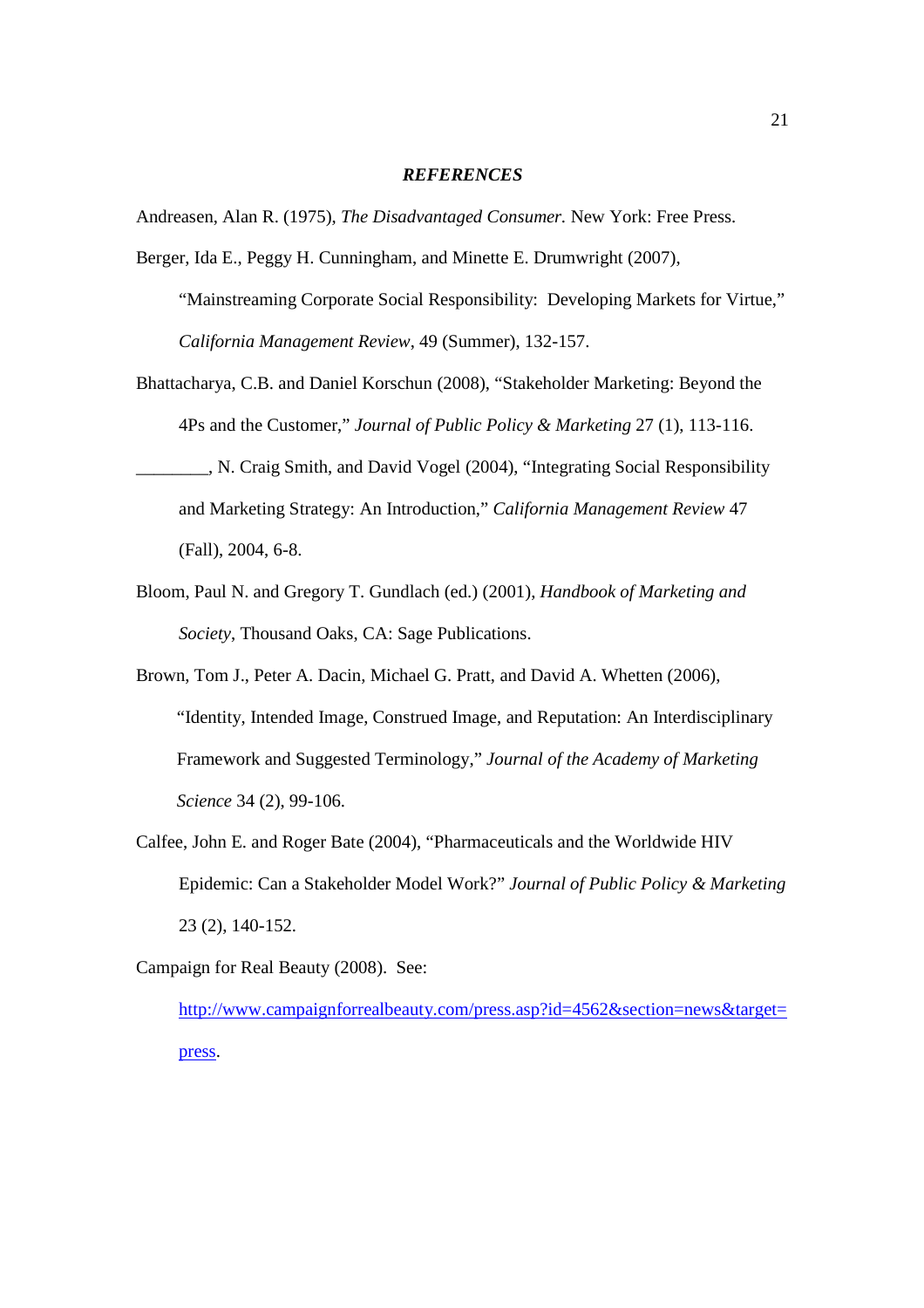- Carroll, Archie B. (2008), "A History of Corporate Social Responsibility: Concepts and Practices," *The Oxford Handbook of Corporate Social Responsibility*, Andrew Crane, Abigail McWilliams, Dirk Matten, Jeremy Moon and Donald S. Siegel (ed.). Oxford: Oxford University Press, 19-46.
- Cescau, Patrick (2007), "Beyond Corporate Responsibility: Social innovation and sustainable development as drivers of business growth." Speech to INDEVOR Alumni Forum, INSEAD Fontainebleau Campus, France, 25 May 2007.
- Davis, Ian (2005), "The Biggest Contract: Ian Davis on Business and Society," *The*  Economist, May 26<sup>th</sup>.
- De Wit, Monique, Mark Wade, and Esther Schouten (2006), "Hardwiring and Softwiring Corporate Responsibility: A Vital Combination," *Corporate Governance,* 6 (4), 491-505.
- Donaldson, Thomas and Lee Preston (1995), "The Stakeholder Theory of the Corporation: Concepts, Evidence, and Implications," *Academy of Management Review*, 20 (1), 65–91.
- Ellen, Pam Scholder, Deborah J. Webb and Lois A. Mohr (2006), "Building Corporate Associations: Consumer Attributions for Corporate Socially Responsible Programs." *Journal of the Academy of Marketing Science* 34 (Spring): 147-158.
- Engardio, Pete (2007), "Beyond the Green Corporation," *BusinessWeek*, 29<sup>th</sup> January: 50-64.
- Entine, Jon (2008), "Wal-Mart: Ethical Retailing—From Evil Empire to Jolly Green Giant," *Ethical Corporation*, July 4, 2008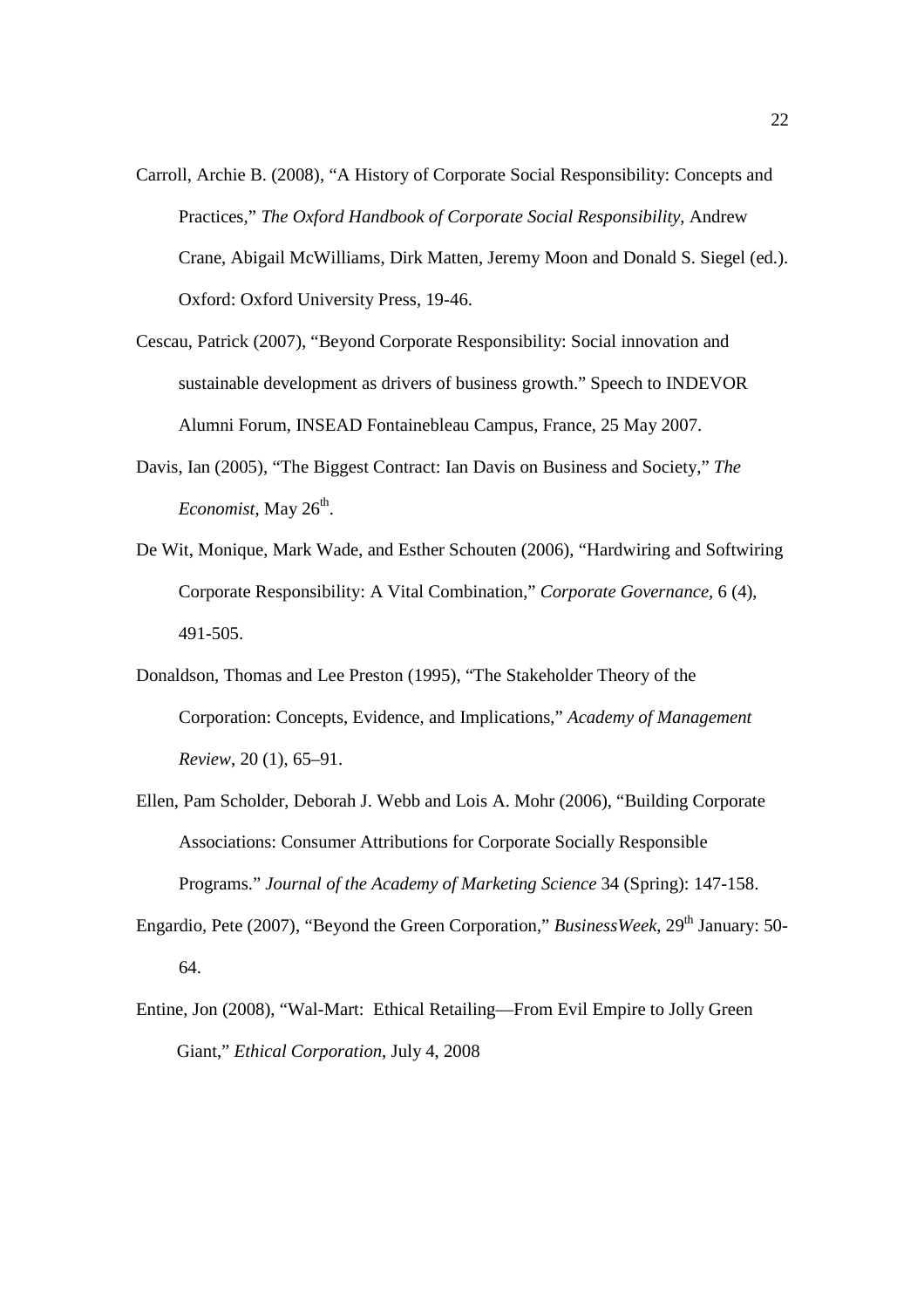http://www.ethicalcorp.com/content.asp?ContentID=5983 (accessed on Sept. 7, 2008).

- Epstein, Marc J. (2008), *Making Sustainability Work: Best Practices in Managing and Measuring Corporate Social, Environmental, and Economic Impacts*. San Francisco: Berrett-Koehler Publishers.
- Evan, W.M. and R.E. Freeman (1988), "A Stakeholder Theory of the Modern Corporation: Kantian Capitalism," in T. Beauchamp and N. Bowie (ed.), *Ethical Theory and Business.* Englewood Cliffs, NJ: Prentice Hall, 75-93.
- Frederick, William C. (2006), *Corporation Be Good: The Story of Corporate Social Responsibility*. Dog Ear Publishing.
- Freeman, R. Edward (1984), *Strategic Management: A Stakeholder Approach*. Boston: Pitman.
	- \_\_\_\_\_\_\_\_ , Jeffrey S. Harrison and Andrew C. Wicks (2007), *Managing for Stakeholders: Survival, Reputation and Success*. New Haven: Yale University Press.
- Googins, Bradley (2008), "Structure and Strategies, Profile of the Practice 2008: Managing Corporate Citizenship." Report. Chestnut Hill, MA: Boston College Center for Corporate Citizenship.
- Govind, Sachin (2007), "Honda's Environmentology," ICFAI Center for Management Research (accessed through www.CasePlace.org).
- Gundlach, Gregory T. (2007), "The American Marketing Association's 2004 Definition of Marketing: Perspectives on Its Implications for Scholarship and the Role and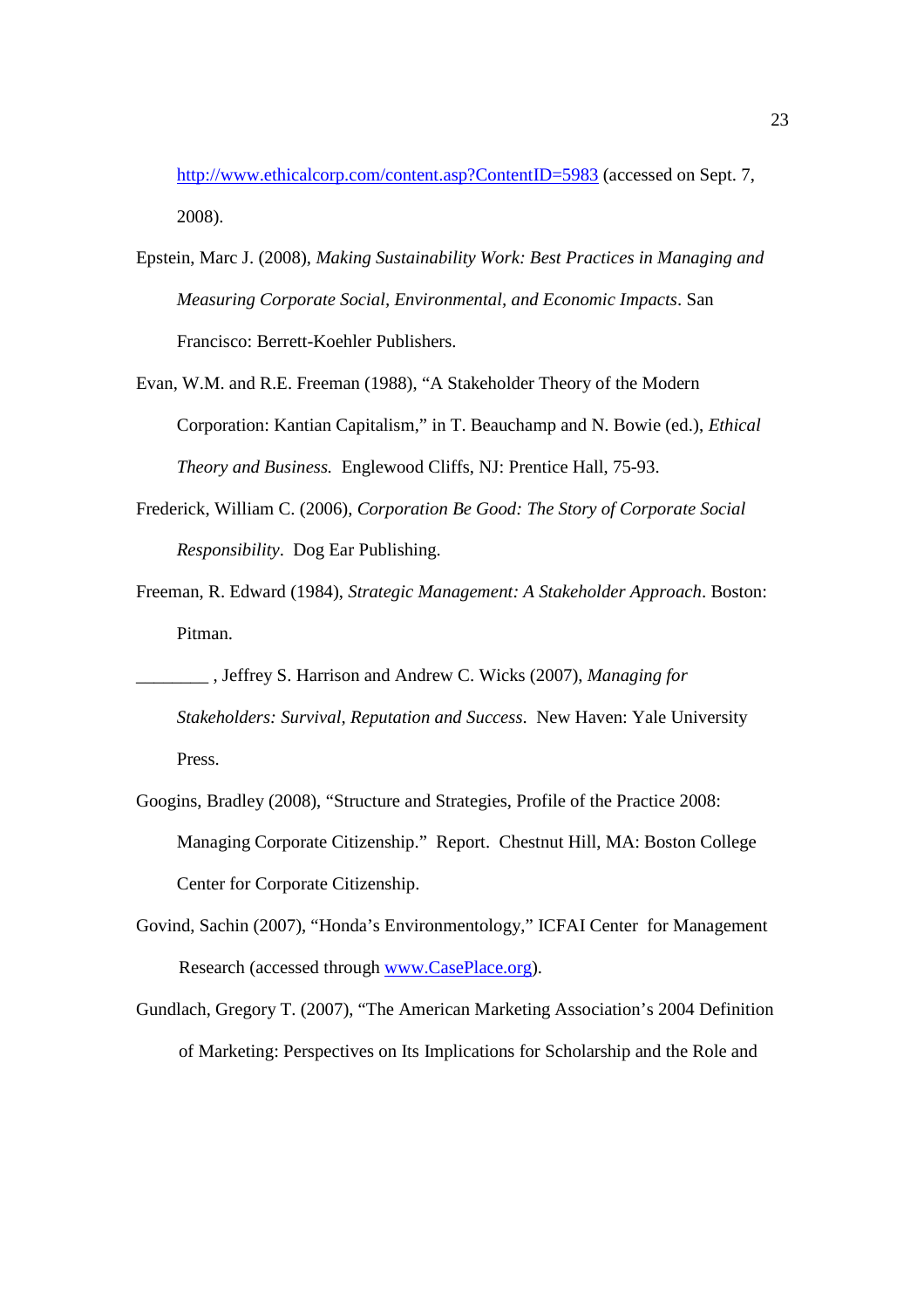Responsibility of Marketing in Society," *Journal of Public Policy & Marketing* 26 (2), 243-250.

- Jensen, Michael C. (2002), "Value Maximization, Stakeholder Theory, and the Corporate Objective Function," *Business Ethics Quarterly* 12 (2), 235-256.
- Jocz, Katherine E. and John A. Quelch (2008), "An Exploration of Marketing's Impacts on Society: A Perspective Linked to Democracy," *Journal of Public Policy and Marketing* 27 (2): 202-206.
- Kennedy, Charles R., Frederick H. de B. Harris, and Michael Lord (2004), "Integrating Public Policy and Public Affairs in a Pharmaceutical Marketing Program: The AIDS Pandemic," *Journal of Public Policy & Marketing* 23 (2), 128-139.
- Klein, Jill G. and Niraj Dawar (2004), "Corporate Social Responsibility and Consumers' Attributions and Brand Evaluations in a Product-Harm Crisis," *International Journal of Research in Marketing* 21 (September), 203-217.
- \_\_\_\_\_\_\_\_, N. Craig Smith, and Andrew John (2004), "Why We Boycott: Consumer Motivations for Boycott Participation," *Journal of Marketing* 68 (July), 92-109.
- Kohli, Ajay K. and Bernard J. Jaworski (1990), "Market Orientation: The Construct, Research Propositions, and Managerial Implications," *Journal of Marketing*, 54 (April), 1-18.
- Krick, Thomas, Maya Forstater, Philip Monaghan, Maria Sillanpää (2005), *The Stakeholder Engagement Manual Volume 2: The Practitioner's Handbook on Stakeholder Engagement*. AccountAbility, the United Nations Environment Programme, and Stakeholder Research Associates. Available at: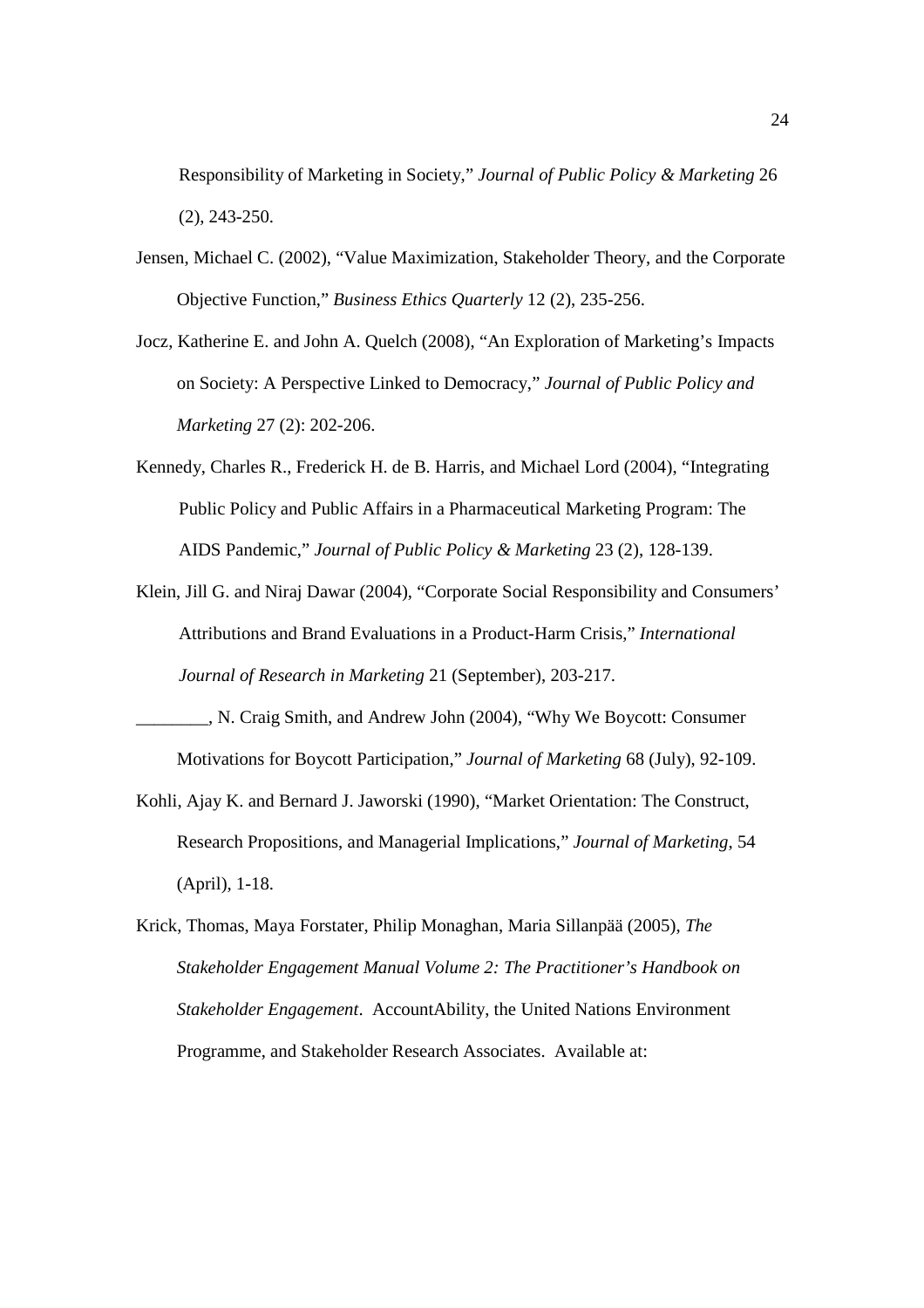http://www.accountability21.net/uploadedFiles/publications/Stakeholder%20Engag ement%20Handbook.pdf (accessed January 30, 2009).

- Lavidge, Robert J. (1970), "The Growing Responsibilities of Marketing," *Journal of Marketing* 34 (January), 25-28.
- Levitt, Theodore (1958), "The Dangers of Social Responsibility," *Harvard Business Review* 36 (September-October), 41-50.

*\_\_\_\_\_\_* (1960), "Marketing Myopia," *Harvard Business Review* 38 (July/August), 57-66.

- Lusch, Robert F. (2007), "Marketing's Evolving Identity: Defining Our Future," *Journal of Public Policy & Marketing* 26 (2), 261-268.
- Maignan, Isabelle and O. C. Ferrell (2004), "Corporate Social Responsibility and Marketing: An Integrative Framework," *Journal of the Academy of Marketing Science,* 32 (1), 3–19.
- and Linda Ferrell (2004), "A Stakeholder Model for Implementing Social Responsibility in Marketing," *European Journal of Marketing* 39 (9/10), 956-977.
- McVea, John F. and R. Edward Freeman (2005), "A Names-and-Faces Approach to Stakeholder Management: How Focusing on Stakeholders as Individuals Can Bring Ethics and Entrepreneurial Strategy Together," *Journal of Management Inquiry* 14  $(1): 57-69.$

Mele, Domenec (2008), "Corporate Social Responsibility Theories," *The Oxford Handbook of Corporate Social Responsibility*, Andrew Crane, Abigail McWilliams, Dirk Matten, Jeremy Moon and Donald S. Siegel (ed.). Oxford: Oxford University Press, 47-82.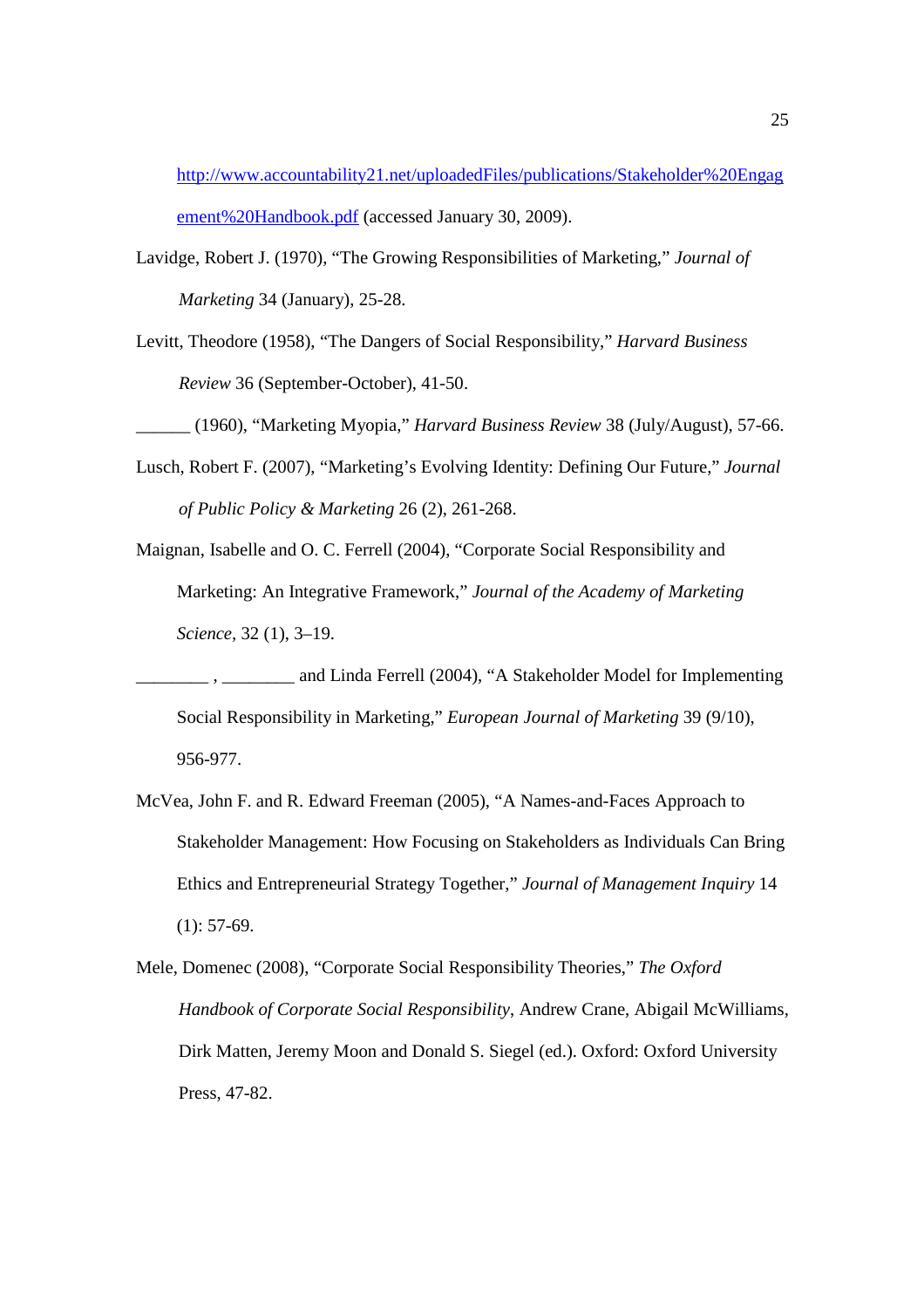Mitchell, Ronald K., Bradley, R. Agle and Donna J. Wood (1997), "Toward a Theory of Stakeholder Identification and Salience: Defining the Principle of Who and What Really Counts," *Academy of Management Review*, 22 (4), 853–886.

Mohr, Angie (2008), "GM Announcement Signals the Beginning of the End of the American Automobile," AssociatedContent.Com, July 15, 20008 http://www.associatedcontent.com/article/880993/gm\_announcement\_signals\_the beginning.html?cat=3 (accessed August 1, 2008).

- Novelli, William D. (2007), "Managing and Leveraging the Triple Bottom Line," Speech delivered at the American Marketing Association Nonprofit Marketing Conference, Washington, D.C., July 11, 2007.
- Paine, Lynn Sharp (1992), "Children as Consumers: The Ethics of Children's Television Advertising," in *Ethics in Marketing*, N. Craig Smith and John A. Quelch (ed.). Homewood, IL: Irwin, 672-686.
- Patterson, James M. (1966), "What are the Social and Ethical Responsibilities of Marketing Executives?" *Journal of Marketing* 30 (July), 12-15.
- Phillips, Robert A. (2003), *Stakeholder Theory and Organizational Ethics*. San Francisco: Berrett-Koehler.
- Porter, Michael E. and Mark R. Kramer (2006), "Strategy and Society: The Link Between Competitive Advantage and Corporate Social Responsibility," *Harvard Business Review* 84 (December), 78-92.
- Rao, Raghunath Singh, Rajesh K. Chandy and Jaideep C. Prabhu (2008), "The Fruits of Legitimacy: Why Some New Ventures Gain More from Innovation Than Others," *Journal of Marketing* 72 (July), 58-75.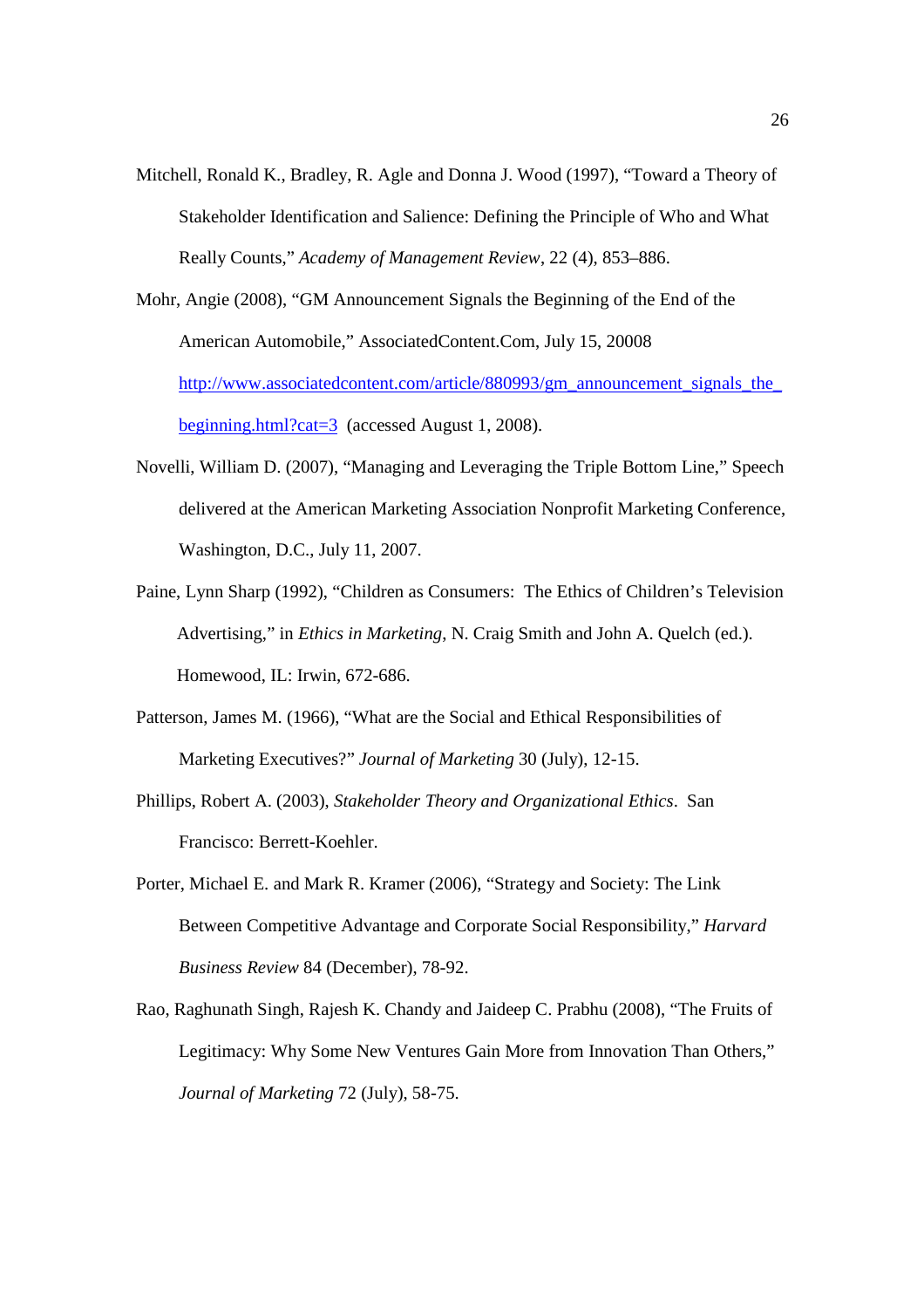- Ringold, Debra Jones and Barton Weitz (2007), "The American Marketing Association Definition of Marketing: Moving from Lagging to Leading Indicator," *Journal of Public Policy & Marketing* 26 (2), 251-260.
- Sen, Sankar and C.B. Bhattacharya (2001), "Does Doing Good Always Lead to Doing Better? Consumer Reactions to Corporate Social Responsibility," *Journal of Marketing Research* 38 (2), 225-244.
- Sheth, Jagdish N. and Can Uslay (2007), "Implications of the Revised Definition of Marketing: From Exchange to Value Creation," *Journal of Public Policy & Marketing* 26 (2), 302-307.
- Singh, Jagdip (1993), "Boundary Role Ambiguity: Facets, Determinants, Impacts," *Journal of Marketing* 57 (April), 11-31.
- Sirgy, M. Joseph (2008), "Ethics and Public Policy Implications of Research on Consumer Well-Being," *Journal of Public Policy and Marketing* 27 (2): 207-212.
- Smith, N. Craig (2007), "Out of Leftfield: Societal Issues as Causes of Product Failure". *Business Strategy Review* 18 (Summer), 55-59.
- \_\_\_\_\_\_\_\_ (2008), "Bounded Goodness: Marketing Implications of Drucker on Corporate Responsibility," *Journal of the Academy of Marketing Science,*  http://www.springerlink.com/content/6033un5271751271/ (Accessed: 23<sup>rd</sup> August 2008).
	- \_\_\_\_\_\_\_\_ and Robert J. Crawford (2006), "The Wal-Mart Supply Chain Controversy," *Journal of Business Ethics Education* 3, 143-164.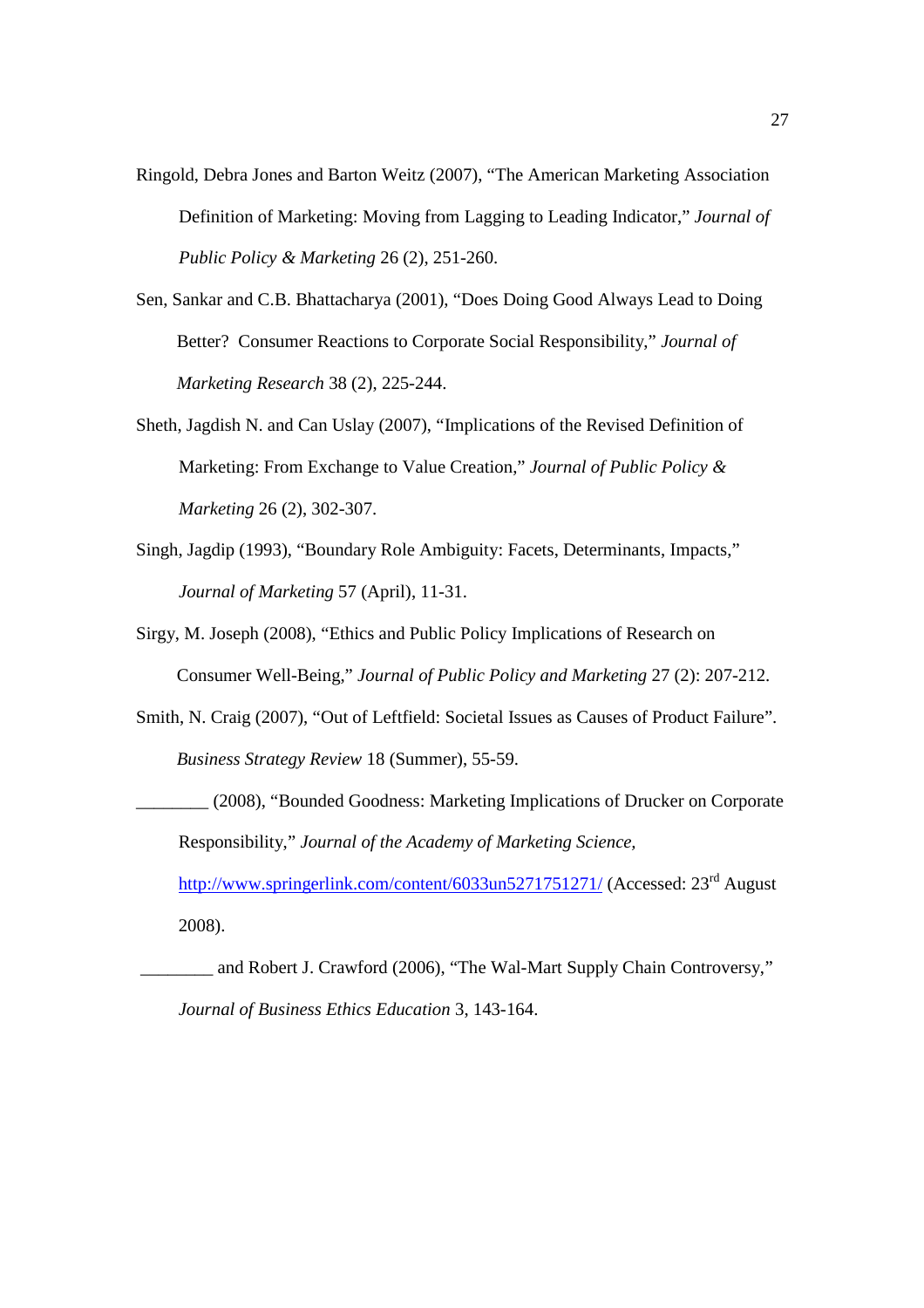- Spar, Debra L. and Lane T. La Mure (2003), "The Power of Activism: Assessing the Impact of NGOs on Global Business," *California Management Review* 45 (Spring), 78-101.
- Suchman, M. C. (1995), "Managing legitimacy: Strategic and institutional approaches," *Academy of Management Review* 20: 571-610.
- Sundaram, A.K. and A.C. Inkpen (2004), "The Corporate Objective Revisited," *Organization Science* 15 (3), 350-363
- Unilever (2007), *Annual Report and Accounts 2007*. Available at: http://annualreport07.unilever.com/downloads/Unilever\_07\_annual\_report\_en.pdf (accessed January 30, 2009).
- Vranica, Suzanne (2008), "Can Dove Promote a Cause and Sell Soap?" *The Wall Street Journal*  $10^{th}$  April 2008, B6.
- Wilkie, William L. and Elizabeth S. Moore (2003), "Scholarly Research in Marketing: Exploring the "4 Eras" of Thought Development," *Journal of Public Policy & Marketing* 22 (2), 116-146.
- Yaziji, Michael (2004), "Turning Gadflies into Allies," *Harvard Business Review* 82 (February), 110–115.